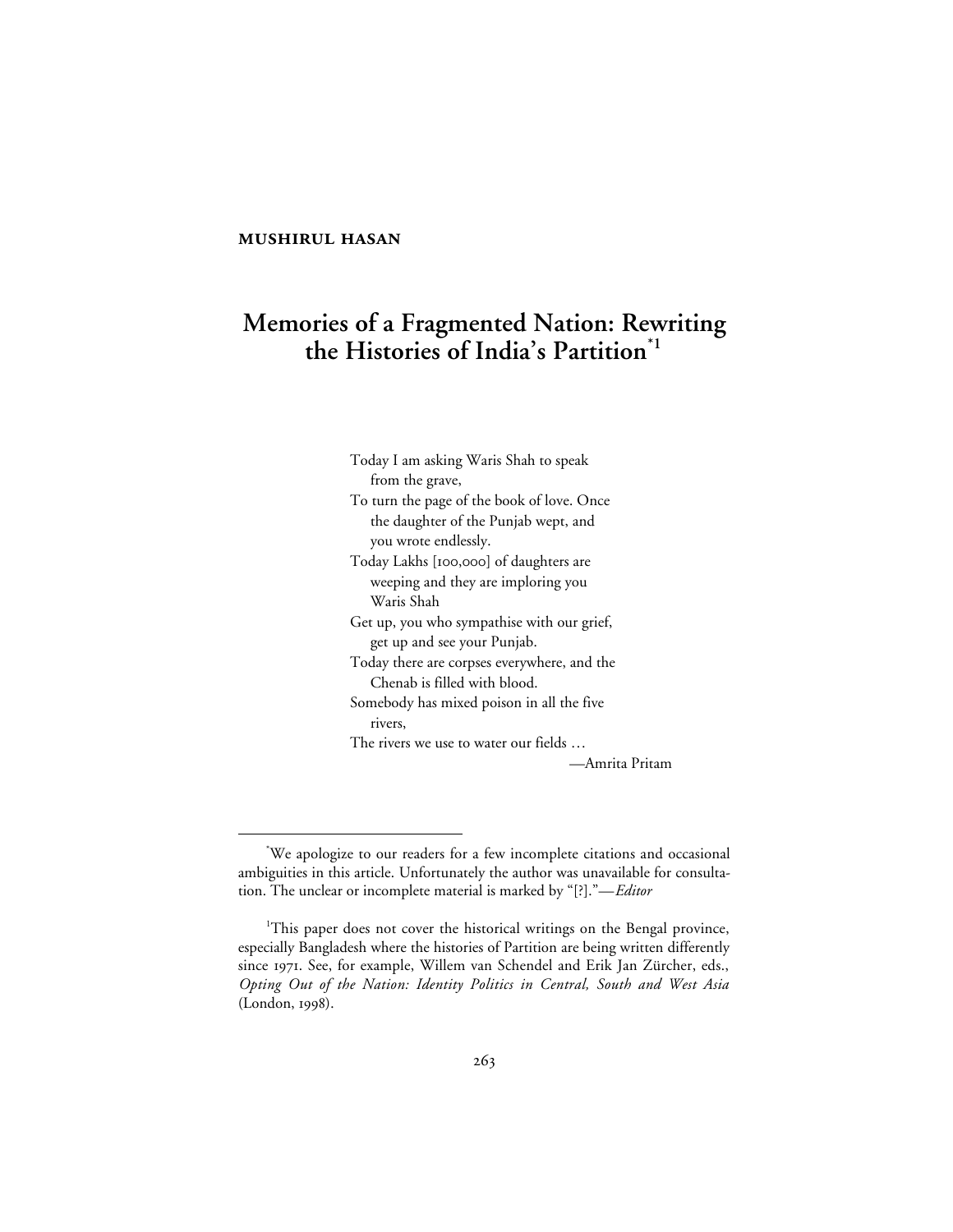When I think of Lahore, I go back to the days of my youth just before the Partition. Life then was so romantic, slow, deep and beautiful. Really, they were good times, they were great times.

—Krishna Sobti2

I hope that one day […] displaced families on both sides of the fence will at least be able to freely cross the borders and show their grandchildren where their grand parents had once lived and belonged. The day such a change comes about, I shall be the first to cross the Wagah or Hussainiwallah border posts to take my grand-daughter to Lahore, and show her the home of my youthful dreams—

 $-N.N.$  Vohra $3$ 

# **I**

THE countdown to 15 august 1997, India's fiftieth year of Independence, generated an extraordinary interest in plotting the history of Partition.<sup>4</sup> One wonders why painful memories and traumatic experiences were revived on such an occasion, why the nostalgia and the celebration of the

The Delhi-based weekly newsmagazine, *Outlook*, brought out a special issue on 28 May 1997. *The Asian Age*, edited by M.J. Akbar, published extracts from books on Partition, personal memories and recollections and interviews. See, for example, the reports of the Reuters correspondent Don Campbell who arrived in India in March 1947 and spent the next I5 months in Delhi. The coverage in the newspaper *Hindu* was also quite extensive. The impressions of Phillips Talbot, an American, were published in this newspaper.

 $\overline{a}$ <sup>2"</sup>In Conversation with Alok Bhalla," in *Crossing Boundaries*, ed. Geeti Sen (Delhi, 1997), p. 78.

<sup>&</sup>lt;sup>3"</sup>91, Garden Town," in *ibid.*, p. 54.

<sup>4</sup> Some years ago, the historian Gyanendra Pandey complained that the history of violence accompanying Partition had not been written. As his Nandy [?] bemoans that the finest creative minds of India had maintained a profound, almost cultivated silence about Partition and the bloodbath (cf. *Times of India* [20 July 1997]). See also, Urvashi Butalia, "Official Silence," *Hindu* (Delhi; 21 September 1997). My principal interest in this essay centers around articles published in newspapers, magazines and journals during the fiftieth year of Independence. In addition, I have drawn attention to some scholarly writings, mostly published in 1996–97, on Partition.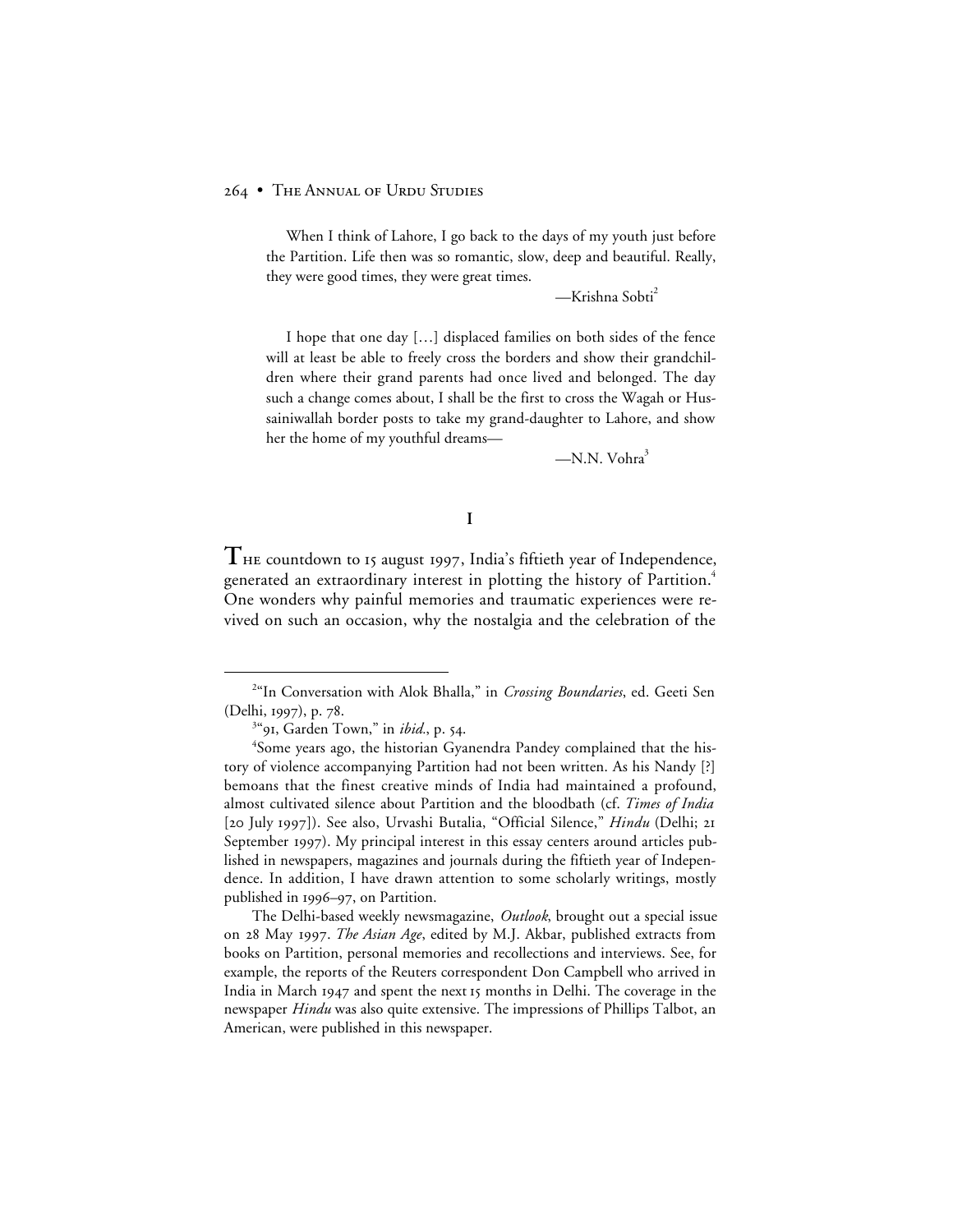dead.<sup>5</sup> Was it because there was not much to celebrate? Or did the occasion itself finally sensitize sections of the intelligentsia to the painful legacy of a brutal past. Amrita Pritam, the noted Punjabi writer who lived in Lahore before moving to Delhi in 1947 and whose celebrated poem quoted in the epigraph became one of the most influential and representative works of Partition, recalled:

What I am against is religion—the Partition saw to that. Everything I had been taught—about morals, values and the importance of religion—was shattered. I saw, heard and read about so many atrocities committed in the name of religion that it turned me against any kind of religion and revolution.<sup>6</sup>

Sure enough, a common refrain in popular and scholarly writings was that the country's division was a colossal tragedy, a man-made catastrophe brought about by hot-headed and cynical politicians who failed to grasp the implications of division along religious lines.<sup>7</sup> For a change, the focus was on the popular experiences of violence and displacement,<sup>8</sup> on the impact of Partition on the lives of hundreds of millions, including the

 $rac{1}{5}$ <sup>5</sup>For example, Urvashi Butalia, "Blood," in *Granta* (London; March 1997); Sunil Mehra, "Sufferers and Survivors," Outlook (28 May 1997), pp. 32-3; "Bridging a Great Divide," *India Today* (18 August 1997); Anita Mukhopadhya, "The Last Journey," *Hindu* (31 August 1997); Ajeet Cour, "I've Seen Rootless Trees Wobbling and Walking," *Hindustan Times* (4 January 1998) (Courtesy: Nonica Datta); C.M. Naim, "Pakistan or Hindustan," *Communalism Combat* (September 1997); "India's Unforgettable Divide," *Guardian* (London; 30 July ); Iqbal Masud, *Dream Merchants, Politicians and Partition: Memoirs of an Indian Muslim* (Delhi, 1997).

*<sup>&</sup>lt;sup>6</sup>Femina* (Bombay; 1 August 1997). I am grateful to Nonica Datta for this reference.

<sup>7</sup> For example, Patrick French, *Liberty or Death: India's Journey to Independence and Division* (London, 1997).

<sup>&</sup>lt;sup>8</sup>See, for example, the scholarly contributions of Gyanendra Pandey, "Community and Violence," *Economic and Political Weekly* (*EPW*; 9 August 1997) and "Partition and Independence in Delhi: 1947-48," *EPW* (6 September 1997); also, Azhar Abbas, "The Twice Displaced," *Outlook* (28 May 1997), p. 66. For insights into ethnic violence in Sri Lanka in 1983 that had many features in common with the Hindu-Muslim riots before and after Independence, see S.J. Tambiah, *Ethnic Fratricide and the Dismantling of Democracy* (Chicago, 1986).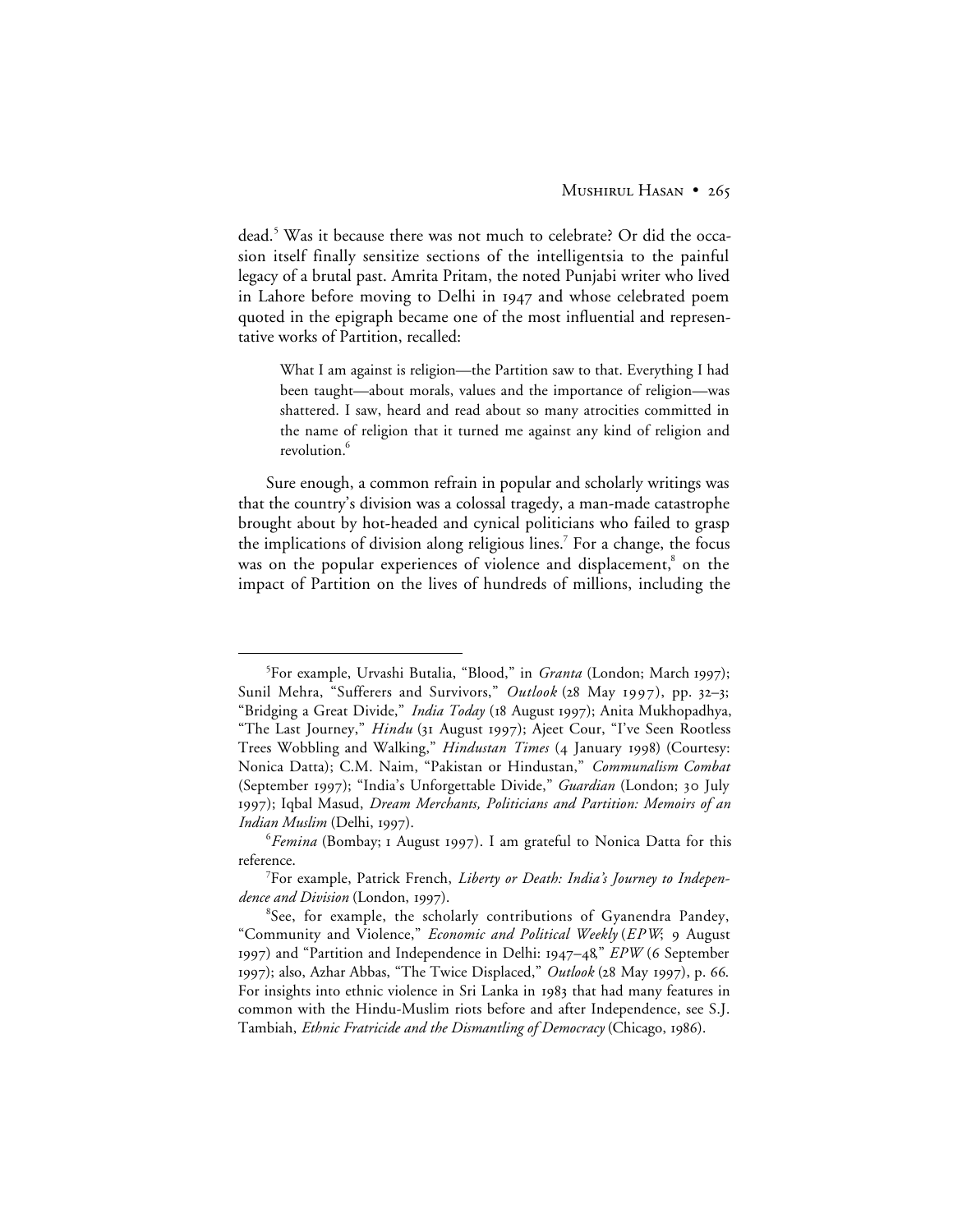trauma of women,<sup>9</sup> and the great variety of meanings they attached to the upheaval in and around their homes, fields and factories.<sup>10</sup> Although one should not make much of this shift in emphasis, the inclination to sideline the tall poppies in the Partition debates was in large part an expression of the growing disillusionment with high politics and its postcolonial practitioners.

The mood reflected in popular literature was decisively against the leaders of the Subcontinent and their inability to resolve their perennial disputes over power-sharing. Doubtless, the colonial government's rôle in heightening Hindu-Muslim rivalries and the "communal" implications of Bengal's partition in 1906 were recounted. So also the political blunders committed by Wavell during his inglorious years in the viceregal lodge, the impetuousness of Mountbatten who reveled in his rôle as arbiter, the destiny of millions sitting light on him, the collapse of the law and order machinery which was kept in a state of readiness to protect the Europeans but not the hapless victims of a civil war, and, finally, the arbitrary demarcation of the border by a British jurist who had neither been to India nor shown interest in Indian affairs.<sup>11</sup> "Nothing could illustrate," commented the senior journalist Ajit Bhattacharjea, "the callous haste with which Partition was pushed through more strikingly than the lastminute arrangements to demarcate the border."<sup>12</sup>

 $\frac{1}{\sqrt{9}}$ <sup>9</sup> Butalia; Ritu Menon and Kamla Bhasin, *Borders & Boundaries: Women in India's Partition* (Delhi, Kali for Women, 1998).

<sup>10</sup>Mushirul Hasan, *Legacy of a Divided Nation: India's Muslims Since Independence* (London, 1997), and *India Partitioned: The Other Face of Freedom* 2nd rev. ed. (Delhi, Roli Books, 1997).

<sup>&</sup>lt;sup>11</sup>For a critique of Mountbatten, see N.N. Vohra, and F.S. Aijazuddin "'Same to Same' from a different perspective," in Sen.

 $12$ *Outlook* (28 May 1997). Notice the following letter of Cyrill Radcliffe to his son: "I thought you would like to get a letter from India with a crown on the envelope. After tomorrow evening nobody will ever again be allowed to use such stationery and after 150 years British rule will be over in India. [...] I am going to see Mountbatten sworn as the first governor-general of the Indian Union […] and then I station myself firmly on the Delhi airport until an aeroplane from England comes along. Nobody in India will love me for the award about the Punjab and Bengal and there will be roughly 80 million people with a grievance who will begin looking for me. I do not want them to find me. I have worked and travelled and sweated—oh I have sweated the whole time." Quoted in Sunil Khilnani, *The Idea of India* (London, 1997), p. 201.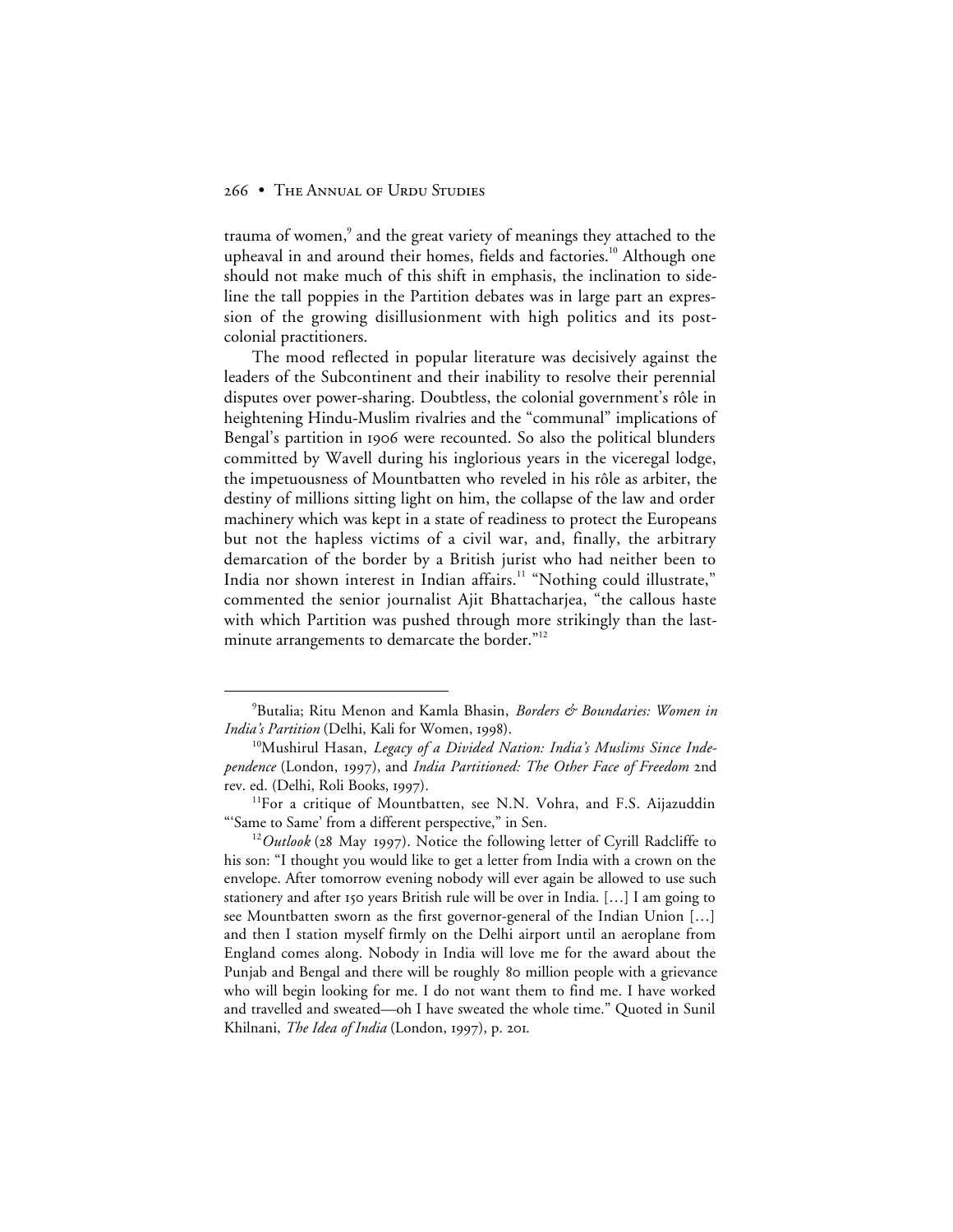# MUSHIRUL HASAN • 267

According to the same writer, the onus none the less rested on the Indian leaders, many of whom were primarily interested in ensuring that the transfer of power was not delayed and were therefore "unaware and uncaring of the human cost of cutting a border through the heart of populous provinces."13 Illustrating Jawaharlal Nehru's "lack of touch with grassroots reality" and his "self-delusion" that Pakistan would be compelled by its limitations to return to the greater Indian fold,<sup>14</sup> Bhattacharjea recalled what Nehru told the author Leonard Mosley.

"We were tired men," India's first Prime Minister said in 1960, "and we were getting on in years too. Few of us could stand the prospect of going to prison again—and if we had stood out for a united India as we wished it, prison obviously awaited us. We saw the fires burning in the Punjab and heard of the killings. The plan of Partition offered a way out and we took it. […] We expected that Partition would be temporary, that Pakistan was bound to come back to us."<sup>15</sup>

With the focus on high politics, the same old story does the rounds with unfailing regularity. The engagement continues to be with the "major" political actors of the 1930s and 1940s, who conducted their deliberations lazily in cozy surroundings and presided over the destiny of millions without their mandate. One is still encumbered with the details of what went wrong and who said what from the time the First Round Table Conference was held in London in 1930. Thanks to the publication of the voluminous transfer of power documents and the works of Gandhi, Nehru, Mohammad Ali Jinnah, Vallabhbhai Patel and Rajendra Prasad, the spotlight remains on the "mystery" behind the protracted and tortuous negotiations triggered by the Cripps offer and the Cabinet Mission.<sup>16</sup> The bitter and acrimonious exchanges thereafter, which have all along dominated the historiography on nationalism, "communalism" and "Muslim separatism," continue to haunt present-day writers. The search for the "guilty men," based on personal reflections/memories or the blunt

<sup>&</sup>lt;sup>13</sup>Ajit Bhattacharjea, "Cyril's Scalpel," Outlook (23 July 1997), p. 8.

<sup>&</sup>lt;sup>14</sup>Thus the following view: "Looking back 50 years, the haste and self-delusion of Congress and Muslim leaders that contributed to the bloodiest religious cleansing in history emerges with disturbing clarity"—*Outlook*, (28 May 1997).

<sup>&</sup>lt;sup>15</sup>Leonard Mosley, *The Last Days of the Raj* (London, 1961), p. 77.

<sup>&</sup>lt;sup>16</sup>For example, the presidential address delivered by Professor V.N. Datta at the Indian History Congress held in Madras, 1996.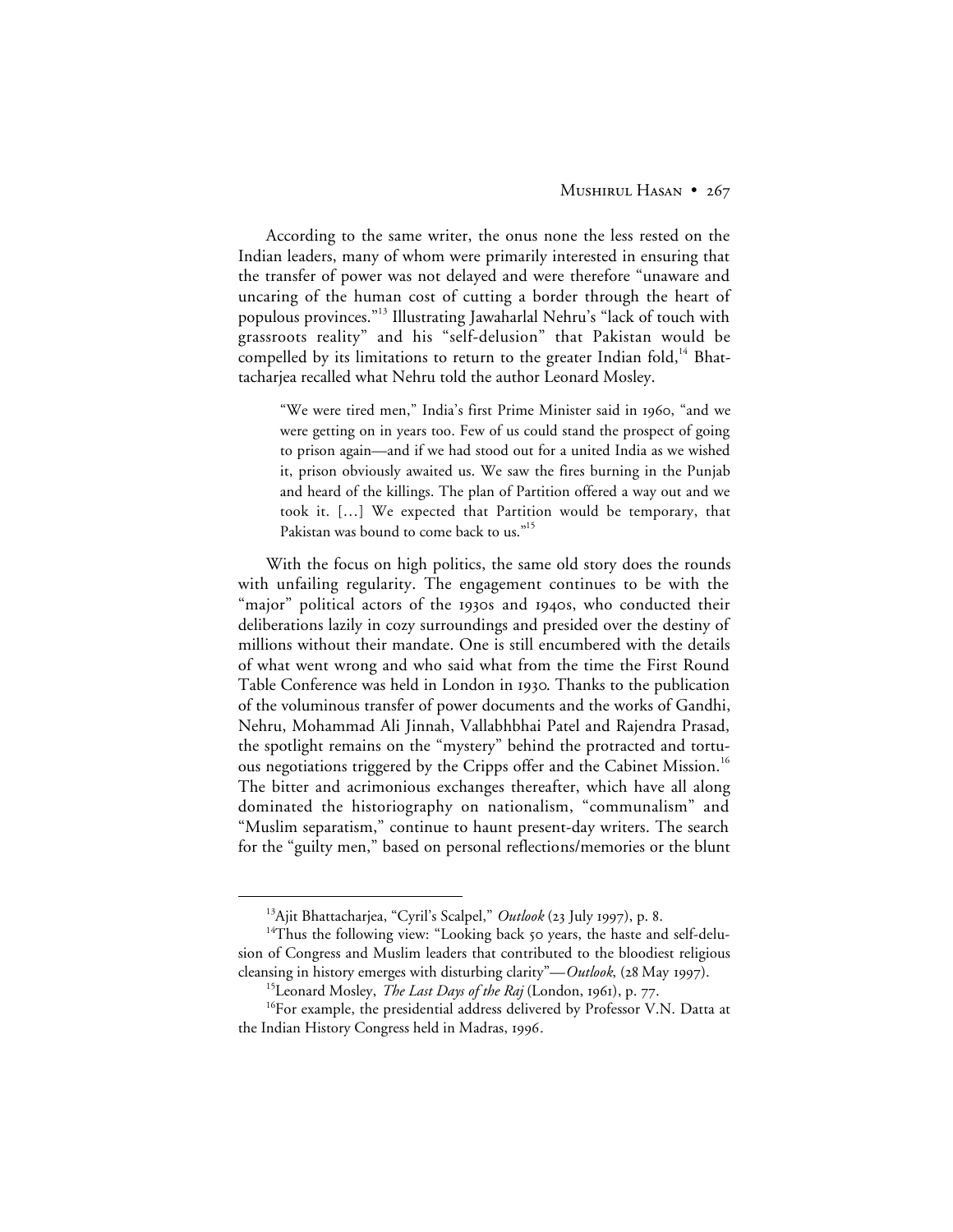testimony of the socialist leader Ram Manohar Lohia and the guarded "revelations" of Maulana Abul Kalam Azad, goes on relentlessly.<sup>17</sup> As a result, the historians history of Partition

is not a history of the lives and experiences of the people who lived through that time, of the way in which the events of the 1940s were constructed in their minds, of the identities and uncertainties that Partition created or reinforced.<sup>18</sup>

These concerns are not so widely reflected in Pakistan, where it is conveniently assumed that the "Partition issue," so to speak, was resolved well before  $1947$  by the weight of the two-nation theory.<sup>19</sup> The result is for everybody to see. Although Jinnah of Pakistan has been elevated to a high pedestal by the Cambridge-based scholar Akbar Ahmad, he would remain, unless rescued from his uncritical admirers, a lonely figure in the pages of history and in the gallery of nation-builders. If the desire is to

Ayesha Jalal's critique of my introduction to *India's Partition: Process Strategy and Mobilisation* (Delhi, 1993) is based on a misunderstanding of my overall argument. Yet, I respect her views and her disagreement with some of my formulations. In other words, my basic contention is that our reading of a highly complex phenomenon should not be reduced to polemical exchanges among social scientists.

<sup>&</sup>lt;sup>17</sup>Kuldip Nayar, "Was Pakistan Necessary?" *Indian Express* (15 August 1997), and "Partition: An Inevitability," *Hindu* (Special Issue on "India!"; August 1997). For earlier accounts of who is to blame, see Chimanlal Setalvad, *India Divided* (Bombay, n.d.), pp.  $4-7$ .

<sup>18</sup>Gyanendra Pandey, "The Prose of Otherness," in *Subaltern Studies VIII: Essays in Honour of Ranajit Guha*, ed. David Arnold and David Hardiman (Delhi, 1994), p. 194.

<sup>&</sup>lt;sup>19</sup>This is the common refrain in the writings of Ayesha Jalal and Farzana Shaikh. For a critique of Jalal's work, see Gyanendra Pandey, "The Prose of Otherness," pp. 209–10; and for Jalal's response, "Secularists, Subalterns and the Stigma of 'Communalism': Partition Historiography Revisited," *The Indian Economic and Social History Review*, 33.1 (1996): pp. 93-103. The tendency to exaggerate the difference in perspectives and to castigate each other for that reason appears to be the hallmark of recent historiography on South Asia. Young and upcoming social scientists, many of whom have not even written their doctoral dissertations, are engaged in polemical writings. Many regard this as a shortcut to establishing their "scholarly" reputation in the West. Many have developed the lazy habit of writing "critiques" without any archival research.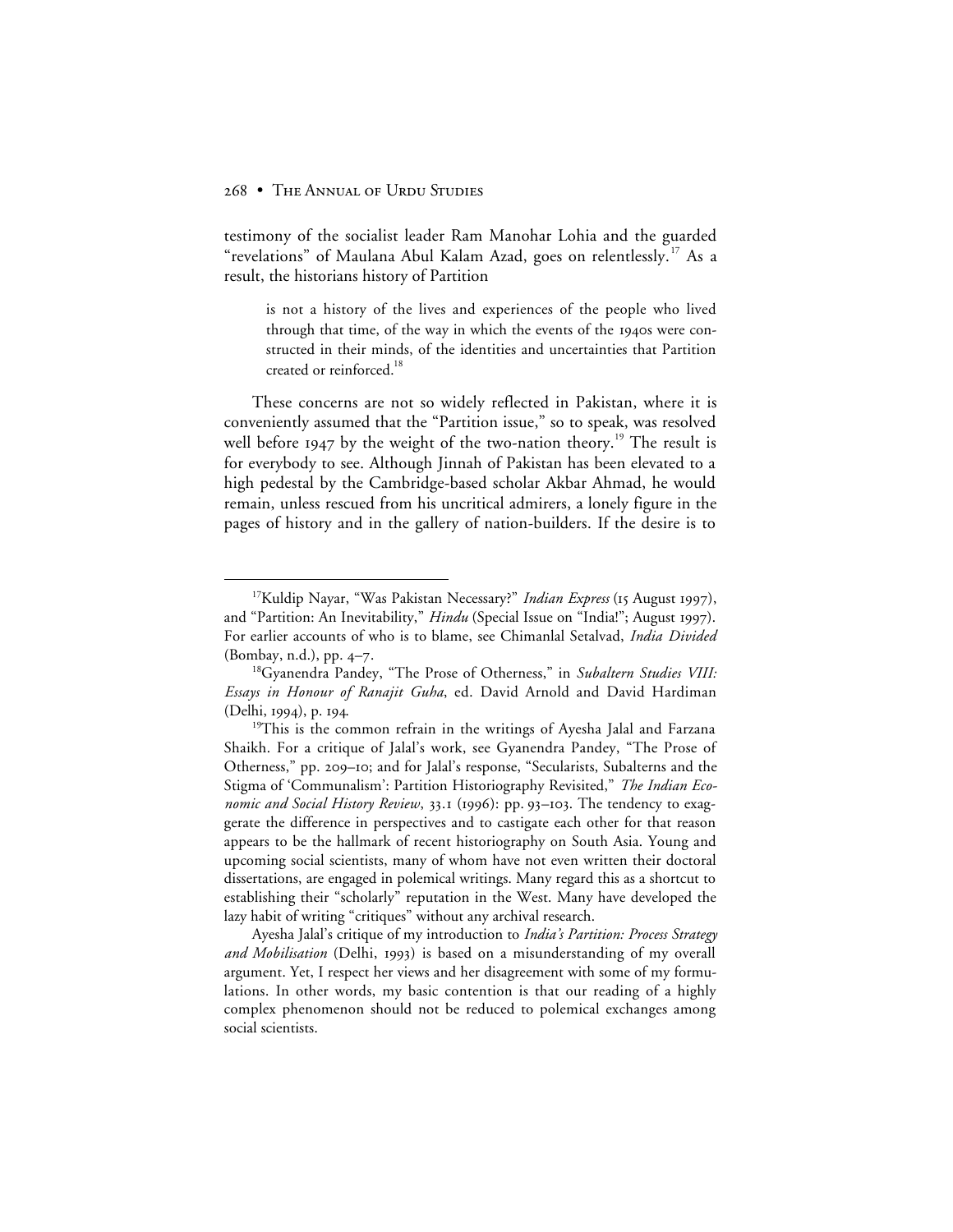come to terms with his political engagement and explain his extraordinary success, it is not at all helpful to press him into service to establish Pakistan's identity as an Islamic state. Likewise, the use of religious symbols, long forsaken by that country's bureaucracy and military establishment, can hardly serve as the starting point for a meaningful dialogue on Partition.

The engagement of several writers in India, though sometimes marred by a majoritarian perspective, centers around "secular nationalism," the main inspiration behind much of liberal-left activism from the 1920s onwards. Their chief concern, though nowadays pooh-poohed in the "post-modernist" discourse, is to examine why the secular élites and their ideologues, whose presence is grudgingly recognized across the ideological divide, failed to mediate between those warring factions/groups who used religion as a cover to pursue their worldly goals and ambitions. While detailing the cynical games played out on the Indian turf by the British, the League and the self-proclaimed "nationalists" of every variety, they do not spare the Congress stalwarts, Gandhi, Nehru and Patel included, for their failure to guide the movements they initiated away from the forces of reactionary communalism.<sup>20</sup> They marshal a wide array of sources to comment on Hindu communalists disguising themselves as Congressmen and preventing the national movement from becoming truly inclusive. They also point to Gandhi's rôle in introducing religion into politics, the anti-Muslim proclivities of the Hindu right, led by Patel in the 1940s, the Hindutva agenda of the Hindu Mahasabha, the Arya Samaj and the RSS (Rashtriya Swayam Sewak Sangh), and Nehru's arrogance and haughtiness in dealing with Jinnah and the Muslim League. At a time when the Muslim League was flexing its muscles,

 $^{20}$ In a perceptive article, Aijaz Ahmad has offered a powerful critique of "the Congress-inspired mythology." His analysis suggests (a) that the politics of caste and communalism was inherent in the structure of the colonial society itself; (b) that the reform movements usually contributed to solidifying such identities rather than weakening them in favor of ecumenical culture and a nondenominational politics; and (c) that the national movement itself, including the majority of the Congress under Gandhi, was deeply "complicit in a transactional mode of politics which involved bargaining among the elites and a conception of secularism which was little more than an accommodation of the self-enclosed orthodoxies. *Given the immensity of this historical weight, the wonder is not that there was a partition but that there was one*" (emphasis added) [?]; *Hindu* (Special Issue on "India!"; August 1997), p. 28.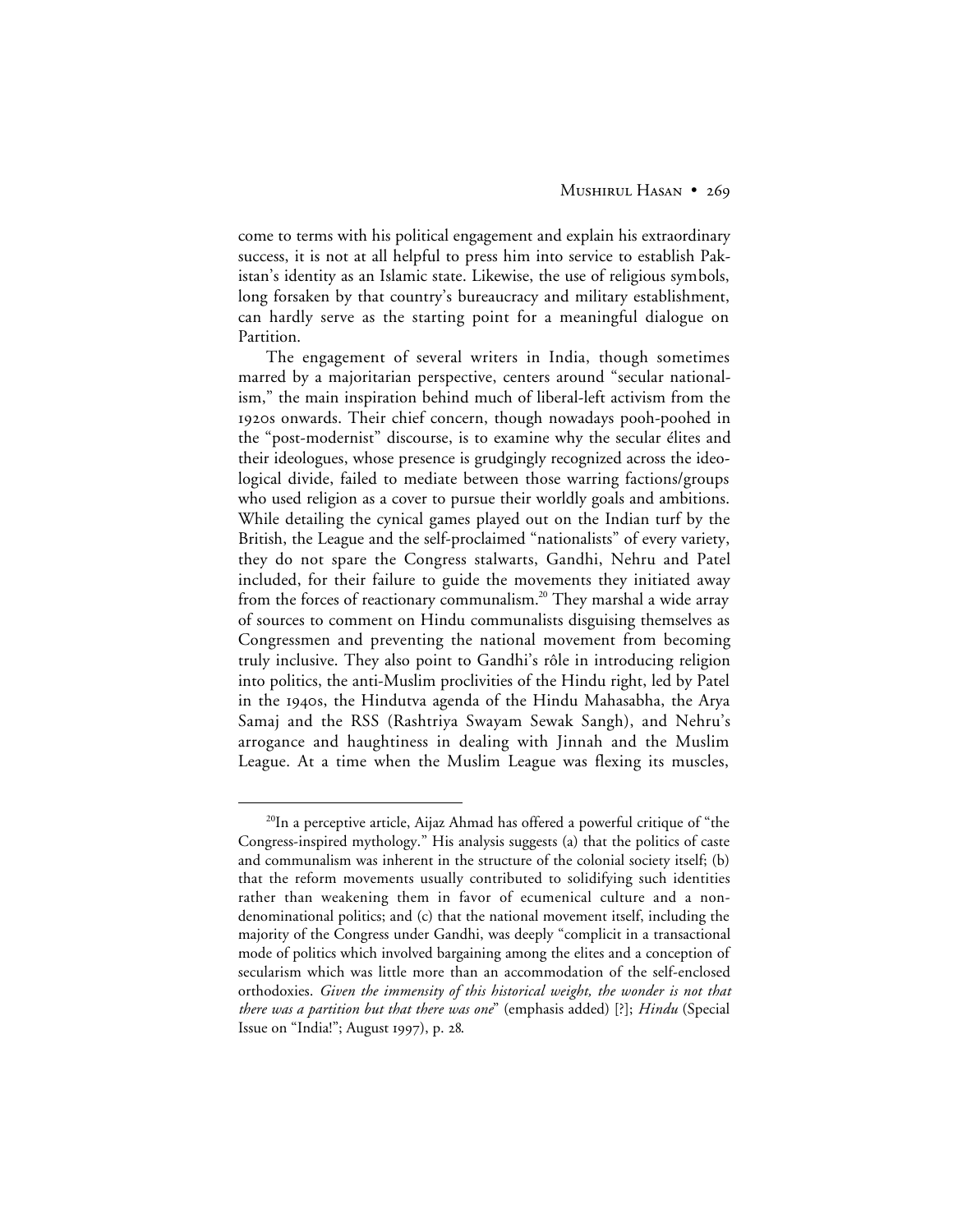India's first Prime Minister is said to have jettisoned the plan for a Congress-League coalition in 1937 and dimmed the prospect of an enduring Hindu-Muslim coalition in Indian politics. Thus the mainstay of the argument is that the country's vivisection could have been avoided had Nehru acted judiciously on this and other critical junctures in the 1940s.<sup>21</sup>

Though such impressions rest on questionable assumptions, they cannot be brushed aside.<sup>22</sup> The real difficulty lies with the grand narrative itself and the tendency to generalize on the basis of the actions of a few. While the grand narrative illuminates several facets of the Pakistan story, it fails to incorporate the complexities and subtleties of institutional and structural changes introduced by the colonial government, as also the impact of socio-economic processes on caste, class and religion-based alignments. One does not, moreover, get a sense of why the two-nation theory was floated in March 1940 and not earlier, why and how different forms of identities and consciousness got translated into a powerful campaign for a separate Muslim homeland, why Partition created ten million refugees, led to the death of over a million people, and resulted in sexual savagery, including the rape and abduction of  $75,000$  women. Finally, the grand narrative does not reveal how the momentous happenings in August-September 1947 affected millions, uprooted from home and field and driven by sheer fear of death to seek safety across a line they had neither drawn nor desired. Clearly, the issue is not whether a million or

 $21$ <sup>21</sup>The judgment is harsh, though many contemporary observers believed that Jinnah may not have had the space to press his campaign in the United Provinces if the coalition issue had been amicably resolved. The lieutenant-governor of UP felt that way, for which, see "Harry Haig to Linlithgow" (3 June 1939), File no. 115/6, IOLR, and my introduction to *India's Partition*, pp. 12-5.

 $22$ On the coalition issue, there is unmistakable evidence to suggest that talks for a Congress-Muslim League alliance were initiated sometime in March-April . Though Nehru had opposed "all pacts and coalitions with small groups at the top." ("To Abdul Wali," 30 March 1937, All India Congress Committee [AICC] Papers, G-5, K.W i, 1937, Nehru Memorial Museum & Library), Abdul Wali of Barabanki (UP) referred to a scheme "being hatched with the help of Pantji [G.B. Pant] and Mohanlal [Saxena] to bring about coalition between the Congress and League parties in the Assembly." (To Nehru, 28 March 1937, AICC Papers.) The lieutenant-governor of UP reported on 7 April that the League was looking forward to an alliance with the Congress and felt that "at present it looks as if the new government will gradually attract to itself a fair number of the Muslim Leaguers."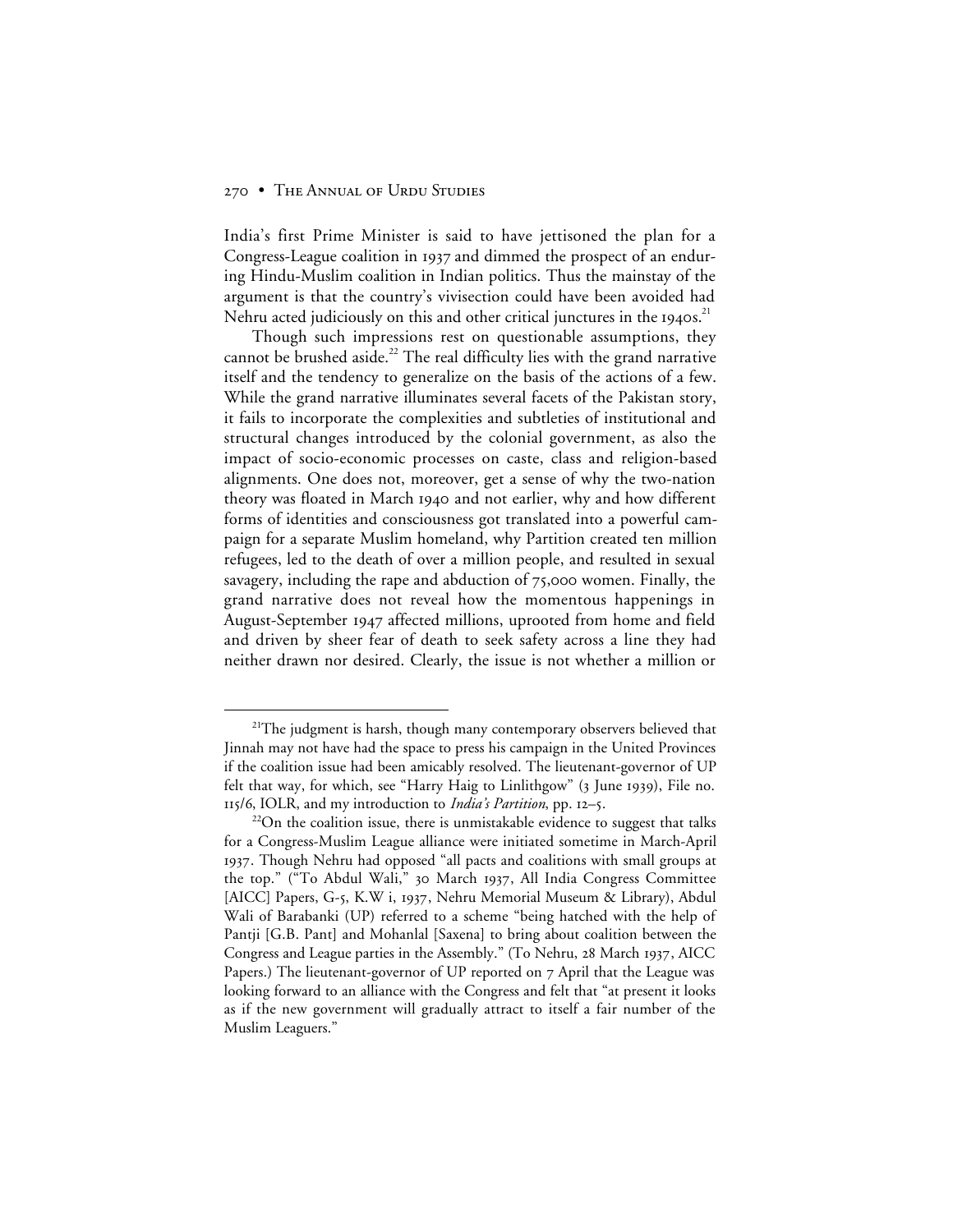more died or whether only 3 percent of the country's population was affected by the communal eruption. The essential facts, as pointed out by the chief of the governor-general's staff, were that "there is human misery on a colossal scale all around and millions are bereaved, destitute, homeless, hungry, thirsty—and worst of all desperately anxious and almost hopeless about their future." [?]

In order to explore some of these aspects and probe those areas which directly or indirectly impinged on the sudden and total breakdown of long-standing inter-community networks and alliances, it is necessary to locate the Partition debates outside the conference chambers. Without being swayed by the paradigms set by the two-nation theory or the rhetoric of Indian nationalism, it is important to examine why most people, who had so much in common and had lived together for generations, could turn against their neighbors, friends and members of the same caste and class within hours and days. Such tragedies have taken place in the former state of Yugoslavia, but it is unclear why they have gone unnoticed at research centers in the Subcontinent, especially in the areas most affected by gruesome violence and migration. Is it because the ghosts of Partition should be put to rest and not exhumed for frequent post-mortems? Or, is scholarship on the subject itself so woefully inadequate and contentious that it fails to excite the imagination of young graduates?

Perspectives and attitudes on such vexatious matters are bound to differ, though scholars in Pakistan tenaciously adhere to the belief that the creation of a Muslim nation was a legitimate act, the culmination of an historical process. Perhaps, it is hazardous to contest such inherited wisdom in a society where nationality is still defined, often clumsily, in purely Islamic terms, and religious minorities, Hindus and Ahmadiyas (Qadianis) included, are left to stew in their own juice. Perhaps, Partition does not convey the same meanings in Lahore and Islamabad as it does to some people living in Delhi, Lucknow, Calcutta and Dacca. It is not bemoaned, for understandable reasons, as an epic tragedy but celebrated as a spectacular triumph of Islamic nationalism. After all, why should people inhabiting the fertile districts of western Punjab or the rugged Frontier region mourn the break-up of India's fragile unity or lament the collapse of a common cultural and intellectual inheritance? Some beleaguered *muhājirs* may still want to recall their friendships and associations in Hindustan (*guzashta bāda-parastōṅ kī yādgār kōʾi*), trace their intellectual and cultural links with Lucknow or Delhi, and occasionally revive memories of a bygone era by dipping into the writings of Saadat Hasan Manto,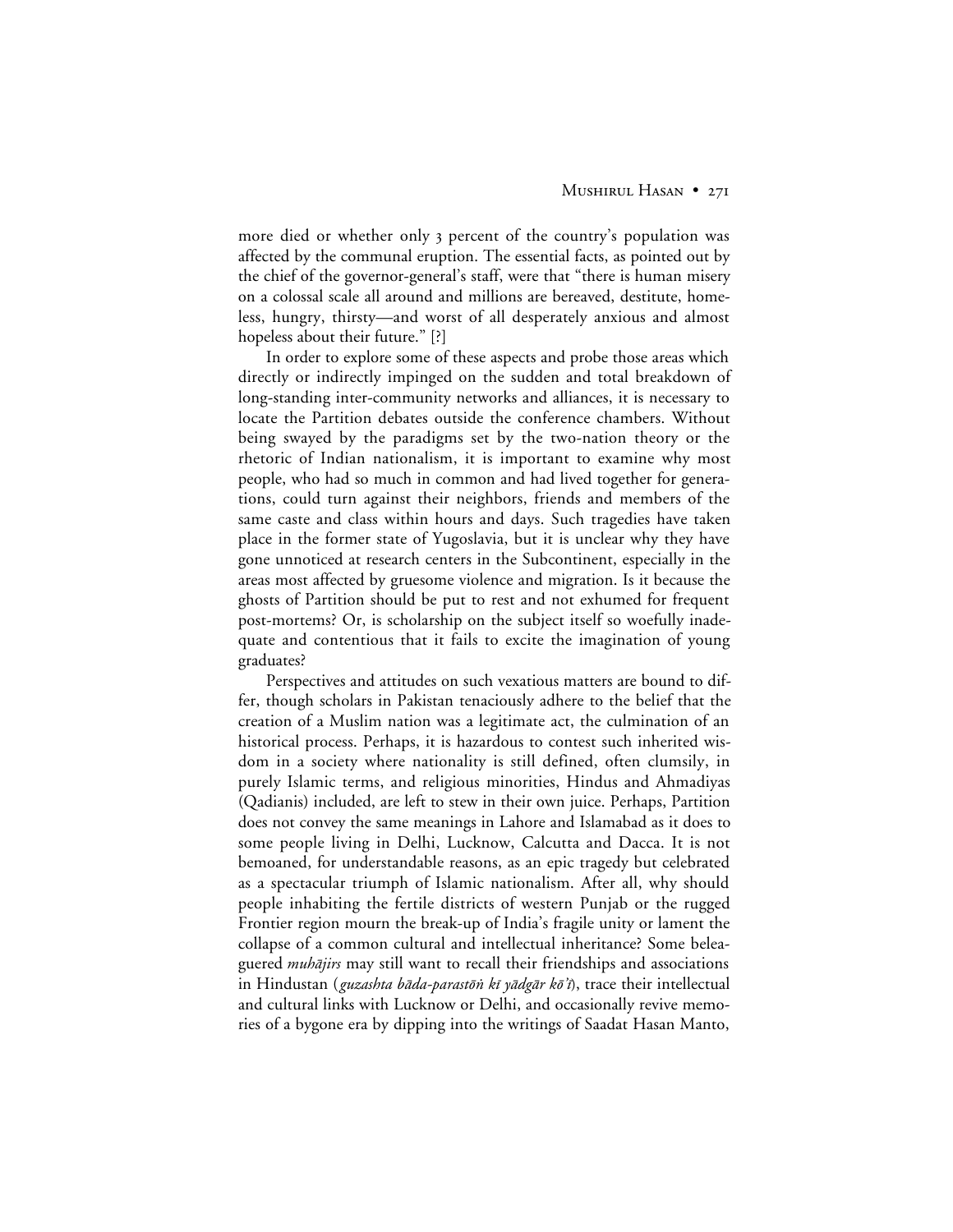Ahmed Ali, Josh Malihabadi, Qurratulain Hyder and Intizar Husain.<sup>23</sup> Yet the nostalgia for what has already become an imaginary homeland or the identification with Lucknow's grand *imāmbāras* or with the Şūfī shrines of Khwaja Muinuddin Chishti at Ajmer and of Nizamuddin Auliya in Delhi is gradually fading away with the passage of time and the passing of a generation. The Badshahi mosque, standing majestically as a symbol of India's secular dream, is as distant and remote as the Masjid-e Qurtaba, the theme of Mohammad Iqbal's melodious poem. Aminabad in Lucknow or Ballimaran in old Delhi are far removed from the imagination of a generation that has grown up in a different social and cultural milieu.

The differences in approaches and perspectives should not, however, stand in the way of developing a common reference point for rewriting the histories of an event that cast its shadow over many aspects of state and society in the Subcontinent. Despite decades of mutual suspicions and antipathies that have led to a mindless arms buildup and contributed to the backwardness and appalling poverty of the region, it is still possible for the peoples, rather than the governments, to make sense of the poignant works of creative writers and poets and to reflect on how and why a generation was caught up in the crossfire of religious bigotry, intolerance and sectarianism. Such an exercise can be undertaken without calling into question the legitimacy of one or the other varieties of nationalisms.

For the initiative to get off the ground, it may be useful to revisit the old-fashioned theories on the syncretic and composite trajectory of Indian society and detail, as the writer Krishna Sobti does in her recent interview, the shared values and traditions that had enabled diverse communities to live harmoniously for centuries.<sup>24</sup> It is not necessary to be swayed, as is often the case, by the "nationalist" historians who portrayed an idyl-

 <sup>23</sup>See Masud Hasan Shahab Dehlavi, in *India Partitioned*, ed. Mushirul Hasan, Vol. II, pp.  $184-95$ .

 $24$ Sen, p. 66. See also the following comment of J.S. Butalia, a retired journalist: "I was born and brought up in a predominantly Muslim village, Butala. There were 300 Muslim families and only 10 or 15 Hindu homes but we lived in such close harmony that it was difficult to make out who was who. A Hindu-Muslim conflict was something we had not imagined even in our worst dreams. It is with a sense of horror and shame that I look back […] but, finally, I am overwhelmed by nostalgia"—*Hindu* (Special Issue on "India!"; August 1997), p. 32. For Bengal, see Mukhopadhaya, "The Last Journey," *Hindu* (31 August 1997).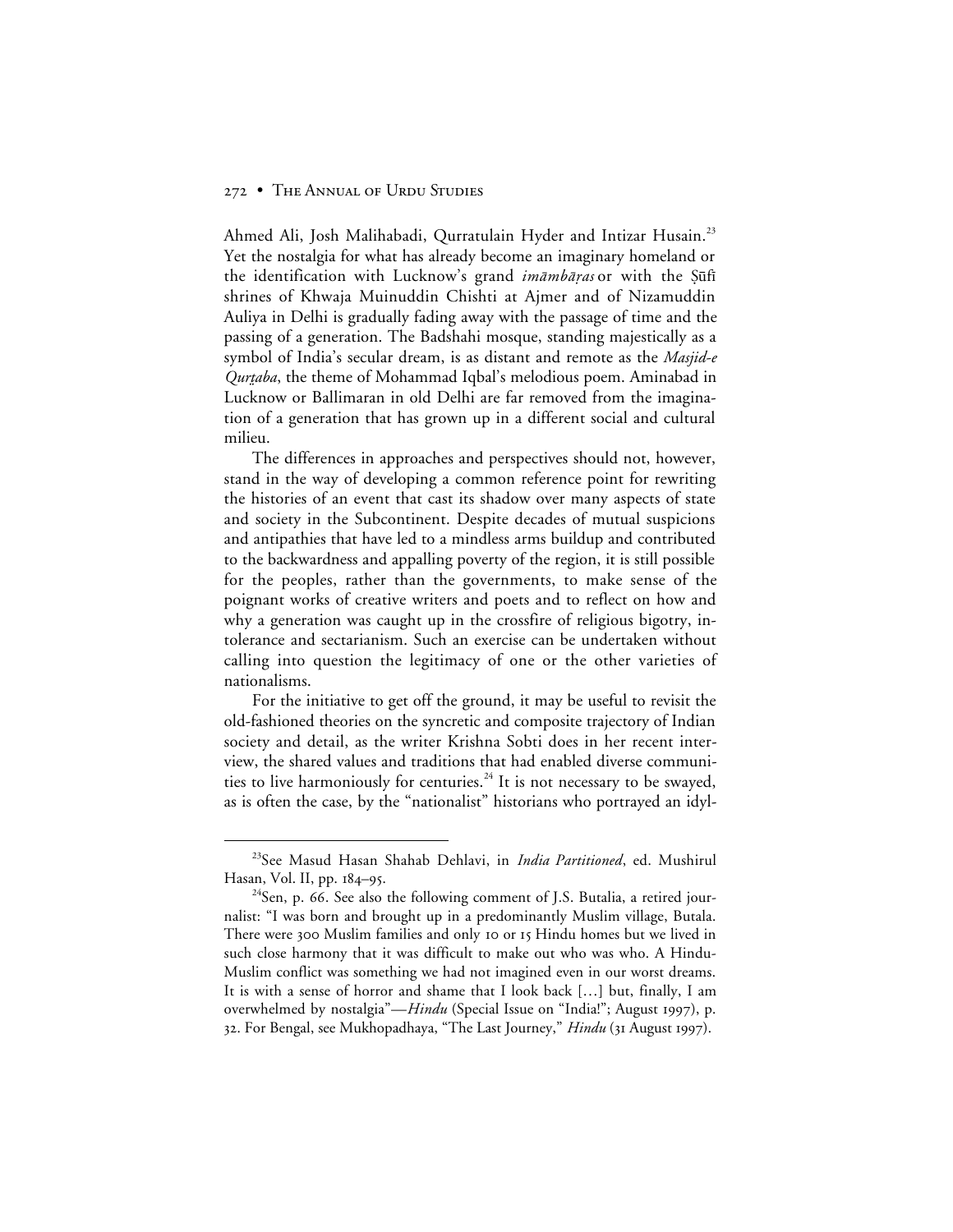## MUSHIRUL HASAN • 273

lic picture of Hindu-Muslim relations during the pre-colonial days in order to strengthen inter-community ties during the liberation struggle. It is none the less important to underline, despite valiant attempts to uncover the "Pre-History of Communalism," the fusion and integration of the Hindu communities at different levels and the value they attached to religious tolerance and pluralism in their day-to-day living.<sup>25</sup> In so doing, one can put to rest those speculative theories that are designed to lend respectability to British colonialism and offer a corrective to the distorted Islamist or the Hindutva world-views which have, in equal measure, created widespread confusion in the minds of the common people and, in the process, caused incalculable damage to state and civil society.

The conclusions flowing from such formulations are bound to differ, yet the urgency to underline the commonality of interests amongst large segments of the population must be felt in India where Hindutva could well be the new mantra of civil society in the foreseeable future, and in neighboring Pakistan, where ethnic and sectarian strife, combined with deep-seated regional and linguistic cleavage, reveal the limits of an agenda that is tied to wild and imaginary notions of Muslim/Islamic brotherhood or solidarity.

#### **II**

The following three impressions are drawn from a period when Hindu-Muslim relations had reached their lowest watermark. The first is of Malcolm Darling, a civil servant in Punjab for many years. During his travel in 1945–46, he found much similarity between the Hindu and Muslim communities in the tract between the Beas and Sutlej and the Chenab and Ravi rivers. He noticed, something he had done on numerous occasions during his long career as a British civil servant, how often Hindus, Muslims and Sikhs had a common ancestor in a village, how a Hindu from Karnal proudly announced that the Muslim inhabitants of the fifty neighboring villages belonged to his clan and were prepared to return to the Hindu fold on the one condition that the Hindus would give them their daughters in marriage. Although the condition was refused, Hindus

<sup>&</sup>lt;sup>25</sup>See the contributions of Rakshat Puri, Muchkund Dubey and Sumanta Banerjee, in Sen.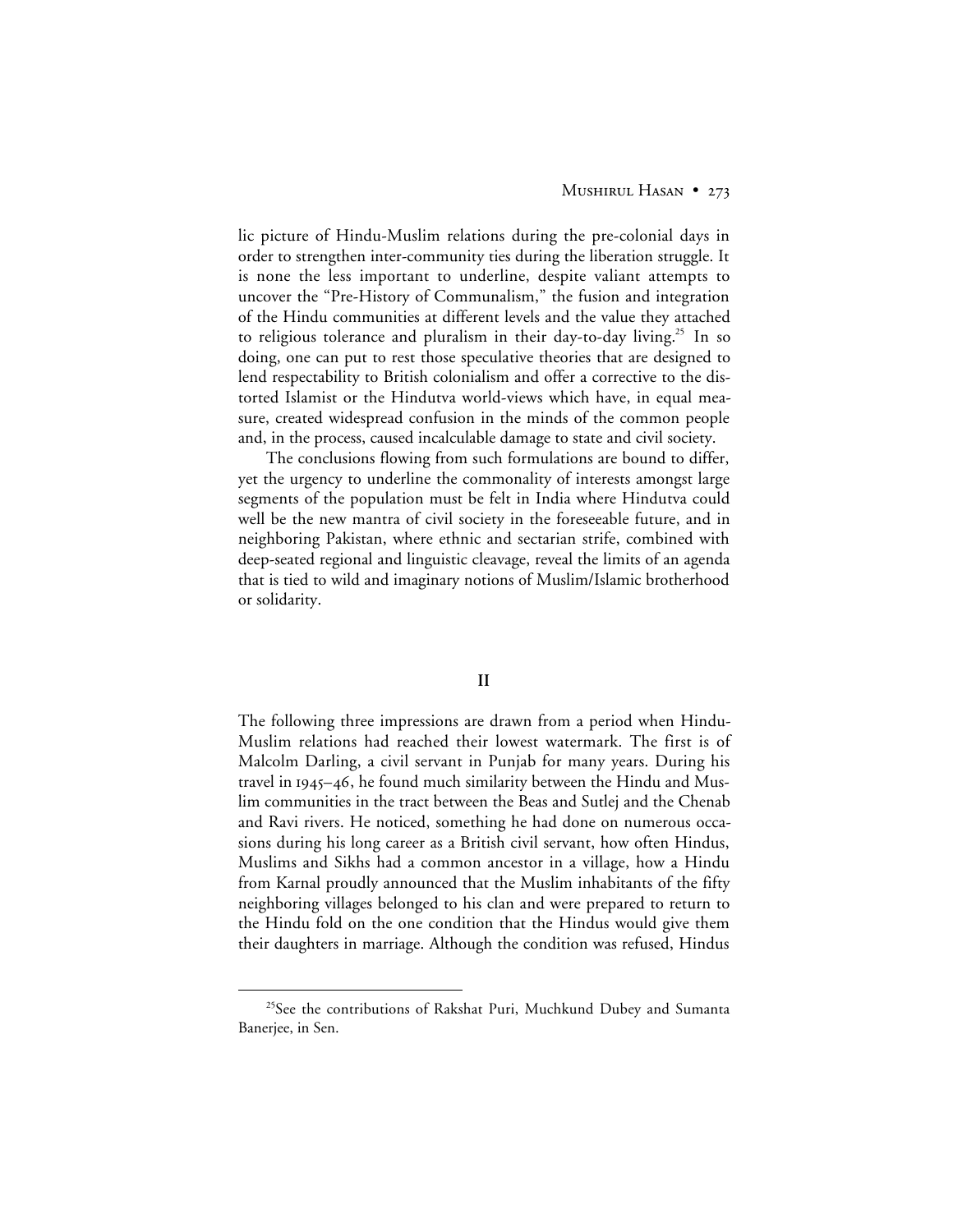and Muslims of the area continued to interchange civilities at marriage, inviting the mullah or the Brahman, to share in the feasting. Malcolm Darling wondered how was Pakistan to be fitted into these conditions. "What a hash politics threatens to make of this tract," he observed, "where Hindu, Muslim and Sikh are as mixed up as the ingredients of a well-made pilau (rice cooked with fowl or meat)."<sup>26</sup>

Mohammad Mujeeb, the vice-chancellor of Delhi's Jamia Millia Islamia, had a similar experience in Bihar soon after the orgy of violence had taken a heavy toll of human lives. While visiting the grave of a §ūfī saint on the banks of the river Ganges, he found that the Muslims living in the shrine had already abandoned the place. But soon a group of Hindu women appeared. They performed the same rituals that their ancestors had observed for generations. It appeared "as if nothing had happened that affected their sentiments of veneration for the tomb of a Muslim saint."<sup>27</sup>

Finally, consider the reports of Phillips Talbot, written for the Institute of Current World Affairs in New York on the eve of Independence and published recently in the daily newspaper, *Hindu*. For one thing, Talbot was struck by the countrywide expression of Hindu-Muslim cordiality during the Independence celebrations.

For twenty long and bloody weeks after 16 August, 1946, Hindus avoided entering Muslim neighbourhoods and vice versa. Communal clashes and deaths were daily occurrences. Yet at the climax of Independence celebrations this week, Hindus and Muslims mixed together freely. Many Hindus visited mosques on the 18th and distributed sweets to Muslims who were observing their Id festival […] It was a spectacular truce, if not a peace treaty, between the two communities. Similarly, in Delhi and Bombay I saw Hindus and Muslims playing hand in hand. Reports of the same nature came from most places except the still-troubled Punjab.<sup>28</sup>

<sup>&</sup>lt;sup>26</sup>This is quoted in full in my *Legacy of a Divided Nation*, p. 168.

<sup>&</sup>lt;sup>27</sup>See my *India's Partition: Process, Strategy and Mobilisation*, p. 405. For Punjab, see Sobti in Sen, pp. 67, 69-70, for Bengal, *Reflections on Partition in the East*, ed. Ranabir Samaddar (Delhi, 1997), and its reviews by Sumanta Banerjee in *Biblio* (Delhi; July-August 1997), pp. 40-1, and Peter Van Der Veer, "Playing or Praying: A Sufi Saint's Day in Surat," *The Journal of Asian Studies*, 51.3 (August 1992): 545-64.

<sup>&</sup>lt;sup>28</sup>Phillips Talbot, "Thus Independence Came to India," *Hindu* (4 and 24 August 1997).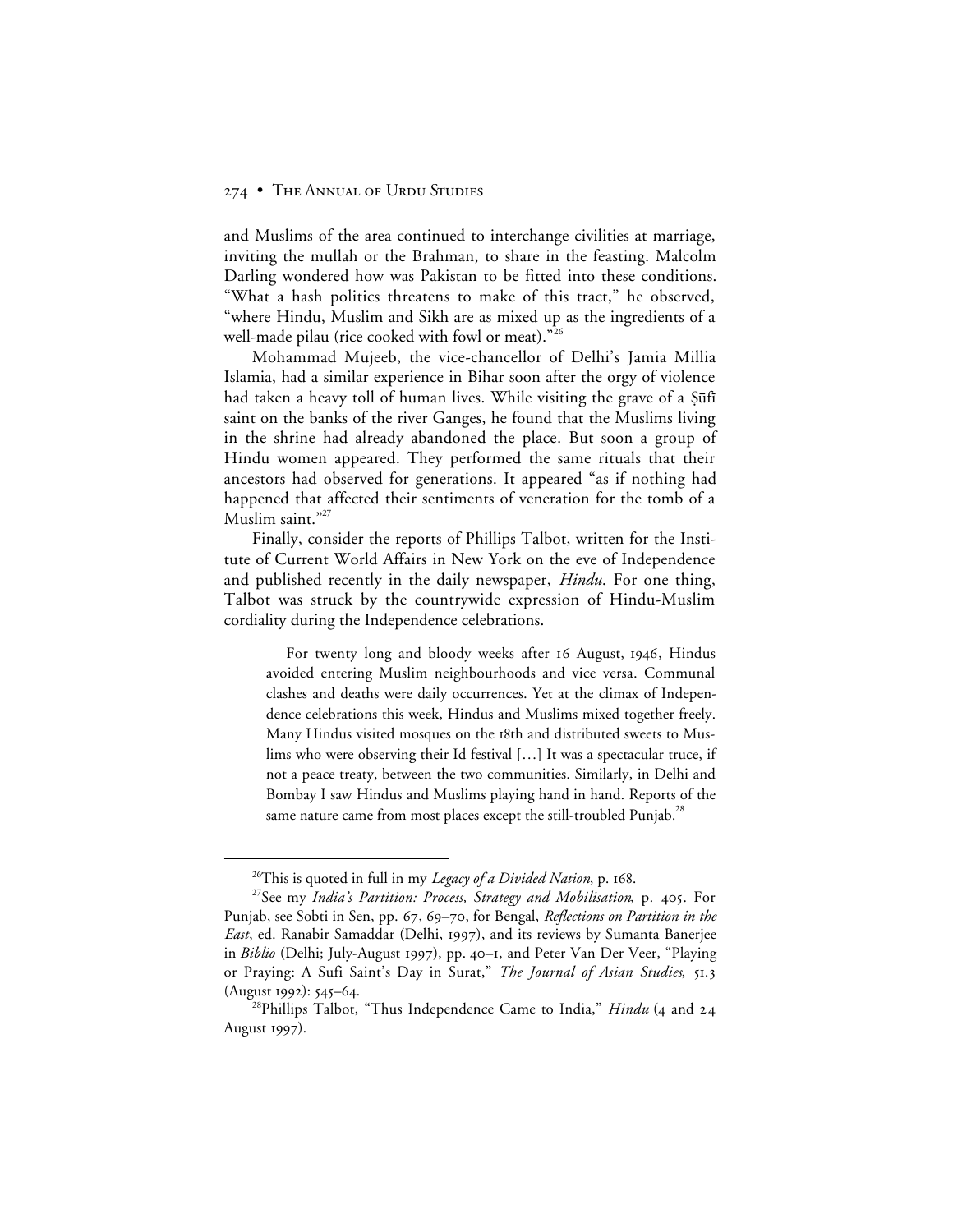Talbot's own explanation was that the political parties desired peace and friendship between the communities, though he laid greater stress on "the popular revulsion against the constant dislocation and actual fear of life during the last year." "Terror," he added,

is an enervating emotion. I've seen neighbourhoods so distraught by the medieval lack of personal security that they could think of nothing else. I think that people everywhere used the excitement of the celebrations to try to break the vicious cycle of communal attacks and retaliations. How permanent the change may be is yet to be seen.<sup>29</sup>

Such impressions need to be drawn into the discussions on Partition so that the past is not judged through our recent encounters with Hindu-Muslim violence in India. It is just as important to delineate the multiple strands in the Muslim League movement, underline its complexity, assess its ideological orientation afresh, and explore the mobilization strategies adopted by Jinnah after he returned from his home in Hampstead to plunge into the humdrum of Indian politics. In addition to having greater access to source materials, this is an opportune moment, fifty years after Independence, to revise and reconsider established theories on Partition, introduce a more nuanced discourse, and stay clear of the conventional wisdom that we, the generation born after Independence, have inherited on the theme of "communal" politics generally and the Pakistan movement in particular. As "old orthodoxies recede before the flood of fresh historical evidence and earlier certitudes are overturned by newly detected contradiction," this is the time to heal "the multiple fractures which turned the promised dawn of freedom into a painful moment of separation."<sup>30</sup>

For example, one of the points adequately documented, though not sufficiently considered in secondary literature, is that not everyone who raised or rallied around the green flag was uniformly wedded to or inspired by a shared ideal of creating an Islamic society. The reality is that many were pushed into taking religious/Islamic positions, while many others, especially the landed classes in Punjab and the United Provinces (UP), used the Muslim League as a vehicle to articulate, defend and promote their material interests. In fact, the intensity of emotions expressed

 $^{29}$ Talbot filed this report on 10 August 1947.

<sup>&</sup>lt;sup>30</sup>I have borrowed these lines from Ayesha Jalal, "Secularists, Subalterns and the Stigma of 'Communalism,'" p. .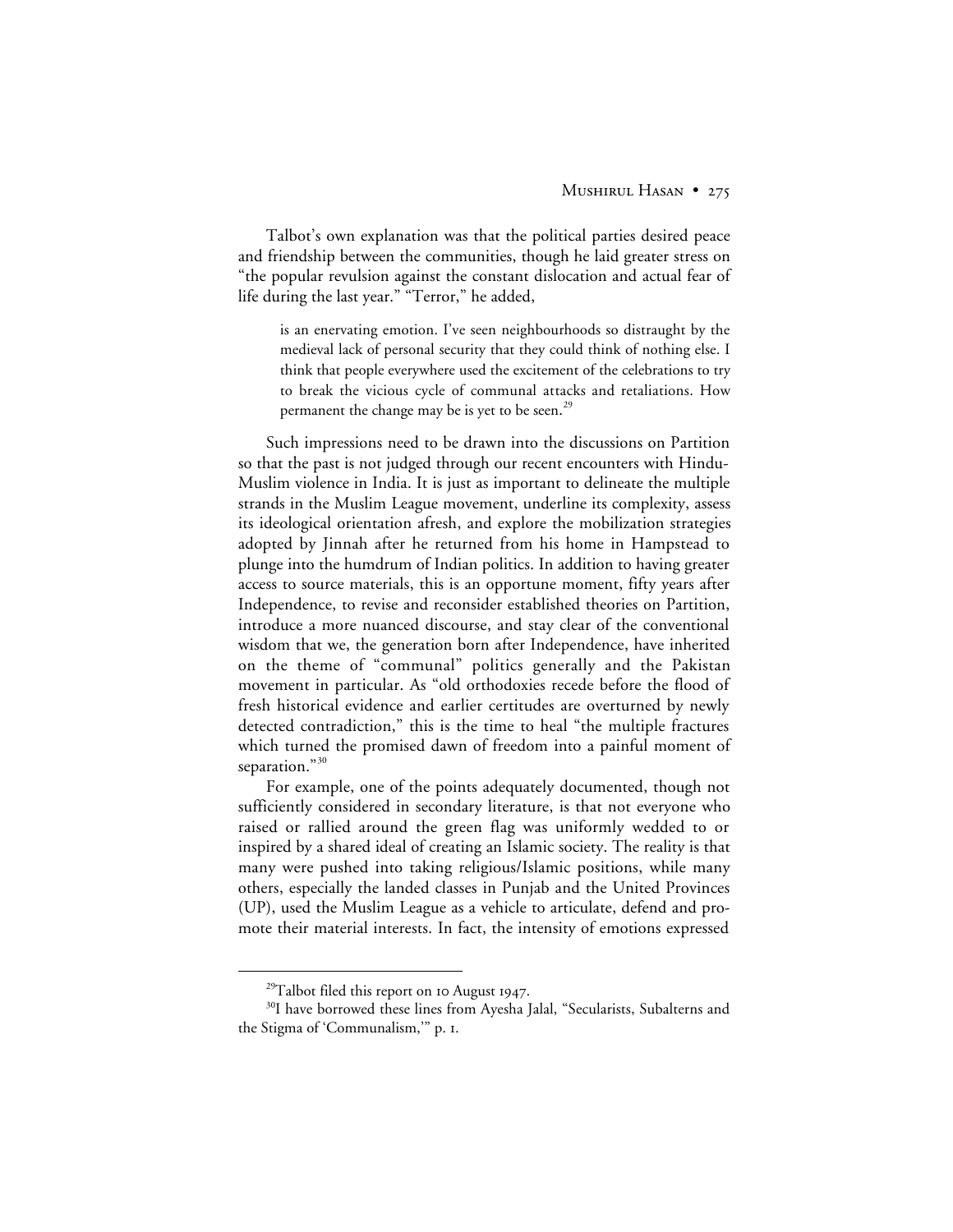in the 1940s, which is so often invoked in the Subcontinent to create popular myths and stereotypical images, had more to do with the political and economic anxieties of various social classes than with a profound urge to create a *Shart'a*-based society. Today, the issue is not the legitimacy of a movement but to place in perspective the dynamics of power-politics in a colonial context. In fact, a rounded picture of the Pakistan movement is possible only if we are able to contest the exaggerated claims made in the name of Islam, then and now, by the Islamists and the proponents of the two-nation theory.

In sum, the clamor for a separate nation, though pressed vigorously in the post-war years with much popular backing and enthusiasm, was raised not so much by the Muslim divines, many of whom were waiting on the fringes of Indian politics to intervene on behalf of Islam, but by the vociferous professional groups in Uttar Pradesh, Bihar, the princely state of Hyderabad, and the small but upcoming trading and banking communities in Gujarat, Bombay and Calcutta. Interestingly enough, the Muslim landlords of UP were the first to raise the banner of revolt against the League; in fact, the Nawab of Chattari and Nawab Mohammad Yusuf of Jaunpur broke away from the Muslim League Parliamentary Board in April 1936 in order to revive "a mixed party in preference to a Muslim communal organisation."<sup>31</sup> They changed course once the Congress Ministry adopted the UP Tenancy Bill and Nehru and his comrades became more and more strident in their socialistic pronouncements. These men were not concerned to defend the Qur'anic injunctions which they probably flouted every day of their lives. Nor were they interested in the welfare of the poor Muslims, who were victims of their oppression and exploitation. Their chief goal was to defend their landholdings, orchards, *havēlīs*, palaces and, above all, the *navābī* paraphernalia built through the courtesy of their British benefactors. Notice the following conversation between Saleem and his father Hamid in Attia Hosain's (d. ) novel *Sunlight on a Broken Column*:

Saleem was saying, "In the final analysis, what you are facing is the struggle for power by the bourgeoisie. It is not really a peasant's movement, but when it comes to a division of spoils even class interests are forgotten. For example the four hundred or so Taluqdars insisted the British

<sup>&</sup>lt;sup>31</sup>Nawab of Chattari to Hailey, 28 October 1936, Malcolm Hailey Papers, File no. 28c, IOLR.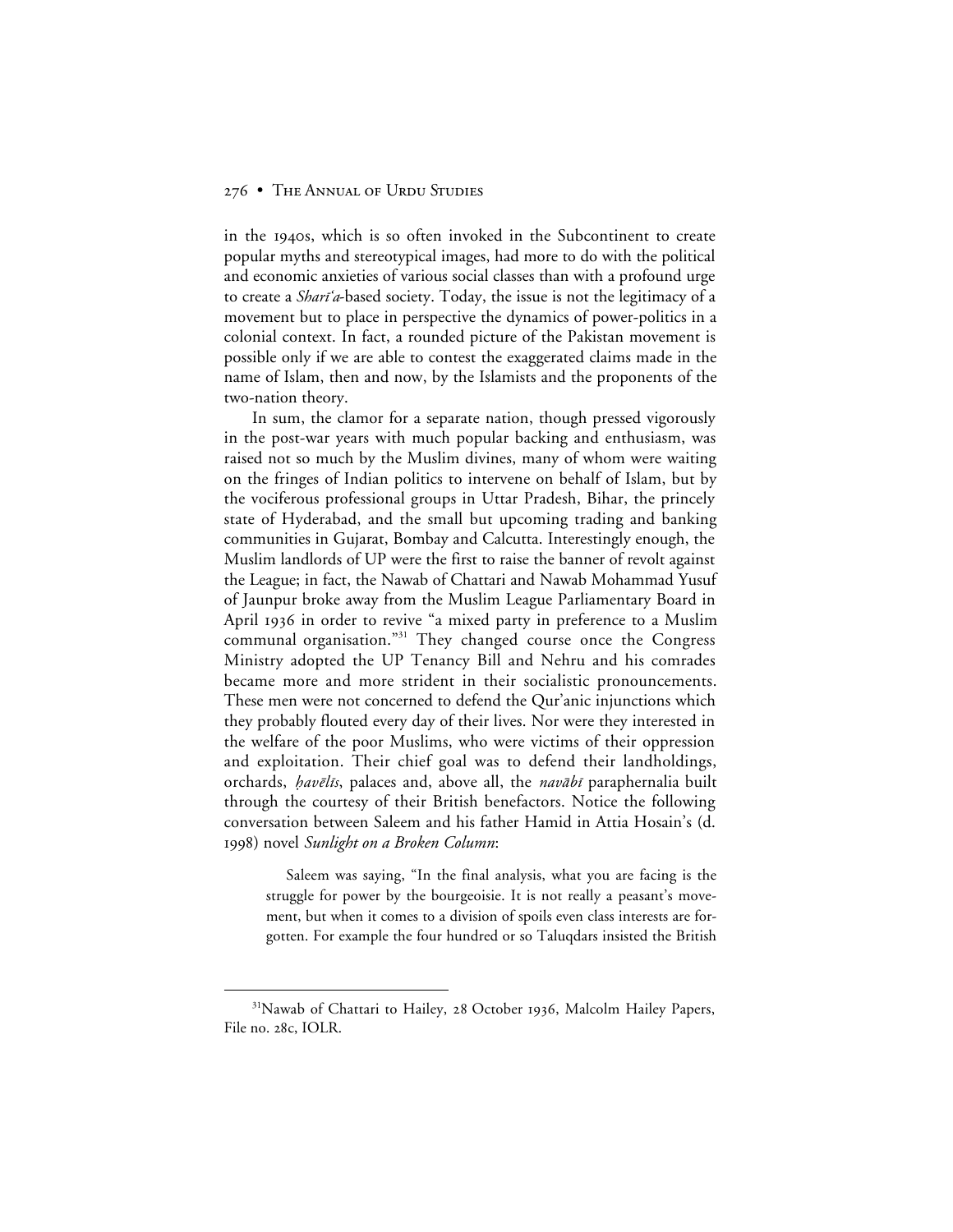should give them higher representation than the thousands of other landlords."

"It is not a question of numbers alone," protested Uncle Hamid, sitting up and waving his pipe in negation. "We Taluqdars have ancient rights and privileges, given by a special charter, which we have to safeguard." […]

"Yes, yes, of course. One respects tradition. One fights for one's self, one's interests. But you cannot expect the tenants to love you for it."

"That is because so-called reforms are destroying the personal ties between landlord and peasant. Surely a Government and its changing officers cannot have personal relations or traditional ties with the tenants? With whom are the people in constant touch? Their landlords or local political leaders?" […]

"How can landlords but be uneasy at the thought of such reserves of power being vested in officials at a time when it is uncertain what class of persons will obtain political power?" (Uncle Hamid) […]

Saleem could not let an argument die an unnatural death. He began, "What you said, father, about the landlords' fear of abolition is the crux of the matter. This fear for their existence is the basis for the formation of a new party which is interested in keeping the status quo intact, that is favoured by the British and is fundamentally opposed to progressive, national movements. […]"

"Words? Theories! Irresponsible talk!" Uncle Hamid burst out. "I am a part of feudalism, and proud to be. I shall fight for it. It is my heritage—and yours. Let me remind you of that. And that you enjoy its 'reactionary' advantages. You talk very glibly of its destruction, but you live by its existence. It is, in fact, your only livelihood." $32$ 

No wonder, the landed elements in UP, as also the Jama'at-e Islami and sections of the 'ulamā' connected with the Barēlvī "school," Nadvatu 'l-'Ulam≥', Firangi Mahal and Deoband, hitched their fortunes with the Muslim League at different points of time and for different reasons. Their overall strategy, one that suited the Raj during and after World War II, was to masquerade their hidden agenda and project the Congress, their main rival in the political world, as a "Hindu" party inimical to Islam. Once the League bandwagon rolled on, other aggrieved groups, especially those who failed to secure employment, contracts or seats on regional and

<sup>32(</sup>Delhi, 1992), pp. 231-4.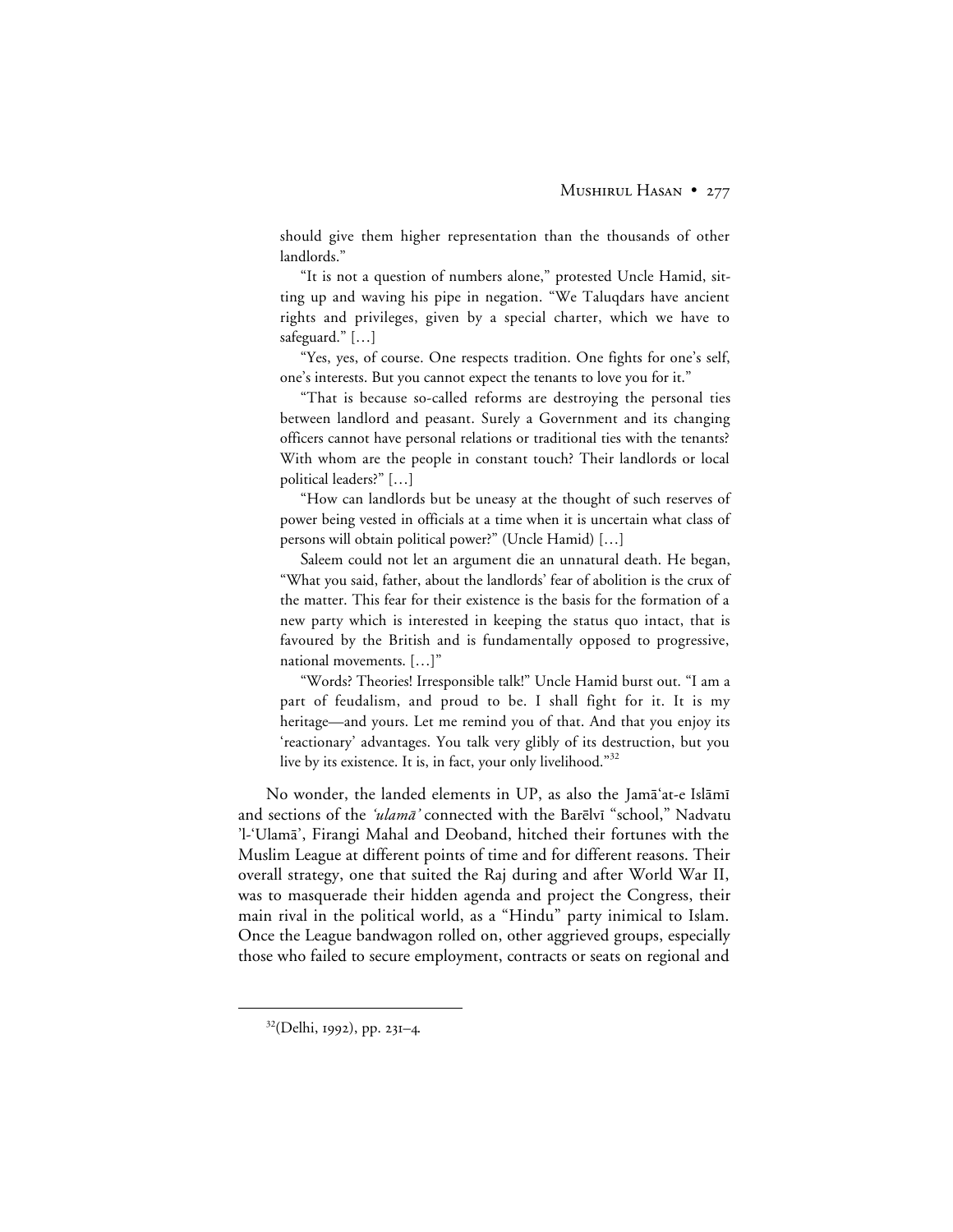local bodies, jumped into the fray as the defenders of the faith.

Still, Pakistan was not everybody's dream. Nor was Jinnah everyone's Qaid (leader).<sup>33</sup> In this respect, one should not, as is generally the case with both the Hindu and Muslim majoritarian discourses, lose sight of the perspectives of those who were intellectually committed to secular nationalism or were actively engaged in repudiating the two-nation theory. Their voices, which have been stifled by "secular" as well as "communal" histories, should not be relegated to a historian's footnote. Indeed, the part played by those Muslims, who are patronizingly described as "Nationalist Muslims," the Khudā'ī Khidmatgārs in the North-West Frontier region, who were eventually let down by the dispirited Congress leadership on the eve of Independence, the *'ulama'* of Deoband and the Momins in Bihar, should not be submerged beneath the rationalization of the "victors." Their main contribution, exemplified by Maulana Abul Kalam Azad's exemplary conduct and performance,<sup>34</sup> was to keep alive the vision of a secular India. These "marginal" voices must be recovered to rewrite the histories of Partition.<sup>35</sup>

For these and other reasons, it is appropriate to ask if the Muslim League movement was as cohesive and unified as it is made out to be by some writers in India and Pakistan. If the Congress was faction-ridden and ideologically fragmented, so was the League.<sup>36</sup> This is illustrated by

 $33$ In this respect, my reading of the Pakistan movement is different from that of Ayesha Jalal.

 $34$ The following impression of Azad by Kanji Dwarkadas is interesting. "Abul Kalam Azad," he wrote, "is dignified and level-headed, but his health is giving way. Jinnah dislikes him heartily and a few years ago he called him the 'show boy' of the Congress and in private conversations Jinnah says much worse things about Abul Kalam Azad"; see his "India—April 1944 to November 1945: What Next?" 28 November 1945 (Typescript), George Lumley Papers, India Office Library and Records, London.

<sup>&</sup>lt;sup>35</sup>See Pandey, "The Prose of Otherness," p. 214.

<sup>&</sup>lt;sup>36</sup>In fact, Jinnah exhorted various regional groups and other factions to overcome their differences and rival claims so that the Muslim League could concentrate all its energies towards the achievement of Pakistan. "We shall have time to quarrel ourselves," he said, "and we shall have time when these differences will have to be remedied. We shall have time for domestic programmes and politics, but first get the Government. This is a nation without any territory or any government"; quoted in Khalid B. Saeed, *Pakistan: The Formative Phase*, *1857–1948* (London, 1968), p. 297.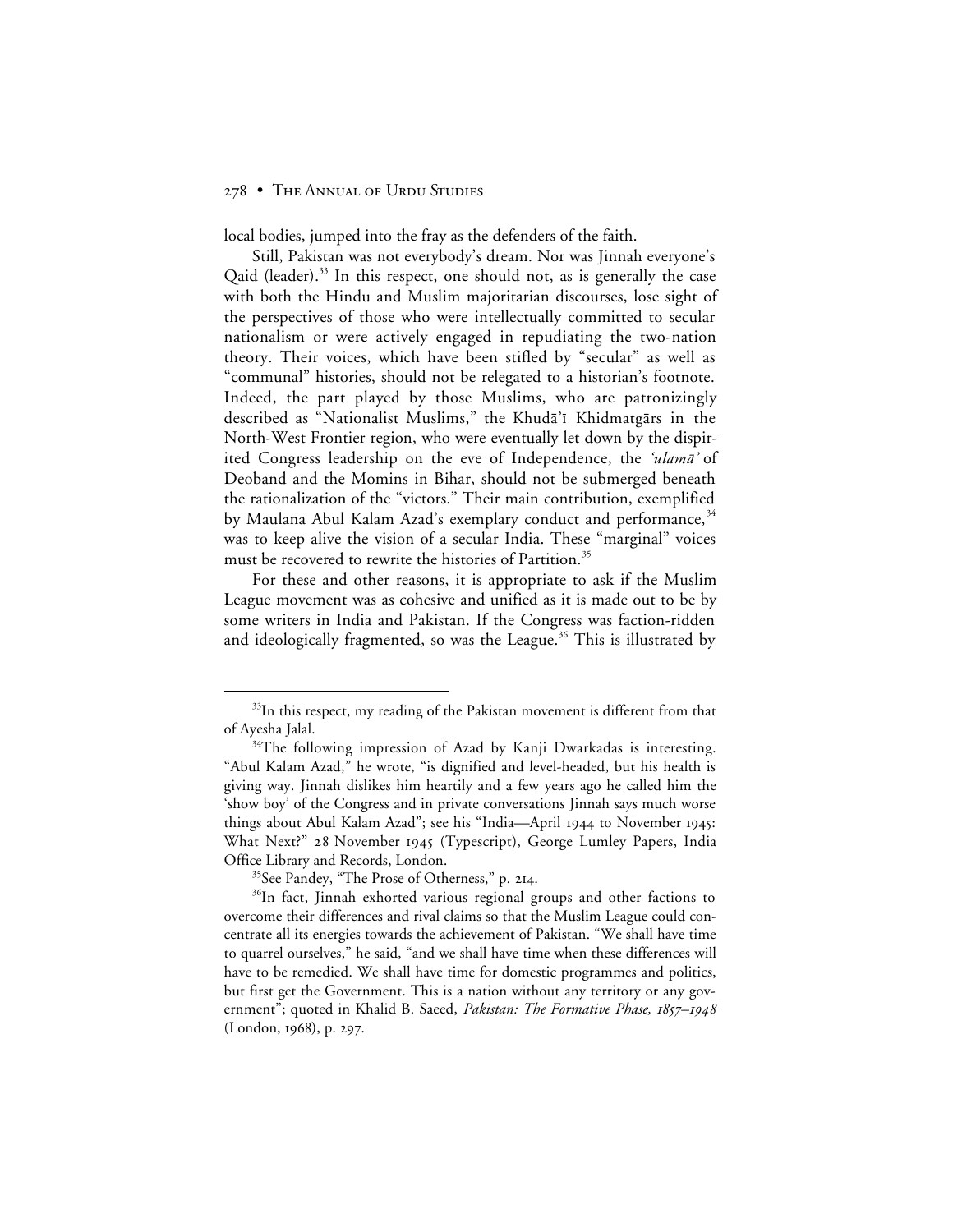## MUSHIRUL HASAN • 279

the depth and intensity of jealousies and internal discord in the organization, the regional groupings, the Ajlāf-Ashrāf divide, the Shīʿa-Sunnī strife in many places, and the unending doctrinal disputes between the theologians and the followers of the Barēlvī and the Dēobandī "schools." Such differences, which are conveniently overlooked in the histories of the freedom movement in Pakistan, were real and not imaginary. If so, it will not do to portray the Muslim Leaguers as earnest and self-sacrificing crusaders or equate them with the Muhajirs or Ansars of the Prophet Muhammad. What is perhaps challenging, as indeed intellectually rewarding, is to probe those critical areas where the "faithful," despite having projected themselves as a community acting in unison, were themselves so hopelessly split. Such an exercise, far from reducing or tarnishing the reputation of historic figures, would enrich our knowledge and understanding of a complex phenomenon. Arguably, if we know our leaders better and question their reading of the authentic and vibrant histories of shared memories and experiences, we may not repeat their mistakes and errors of judgment which cost the nation dearly at the stroke of the midnight hour on 14-15 August 1947.

# **III**

The decision about the creation of Pakistan had just been announced and people were indulging in all kinds of surmises about the pattern of life that would emerge. But no one's imagination could go very far. The sardarji sitting in front of me repeatedly asked me whether I thought Mr Jinnah would continue to live in Bombay after the creation of Pakistan or whether he would resettle in Pakistan. Each time my answer would be the same, "Why should he leave Bombay? I think he'll continue to live in Bombay and continue visiting Pakistan." Similar guesses were being made about the towns of Lahore and Gurdaspur too, and no one knew which town would fall to the share of India and which to Pakistan.<sup>37</sup>

In the specific context of the Pakistan movement, the professed ideology

<sup>&</sup>lt;sup>37</sup>Bhisham Sahni, "We have Arrived in Amritsar," Stephen Alter and Vimal Dissanayake, ed. *The Penguin Book of Modern Short Stories* (Delhi, 1989), pp.  $180 - 7.$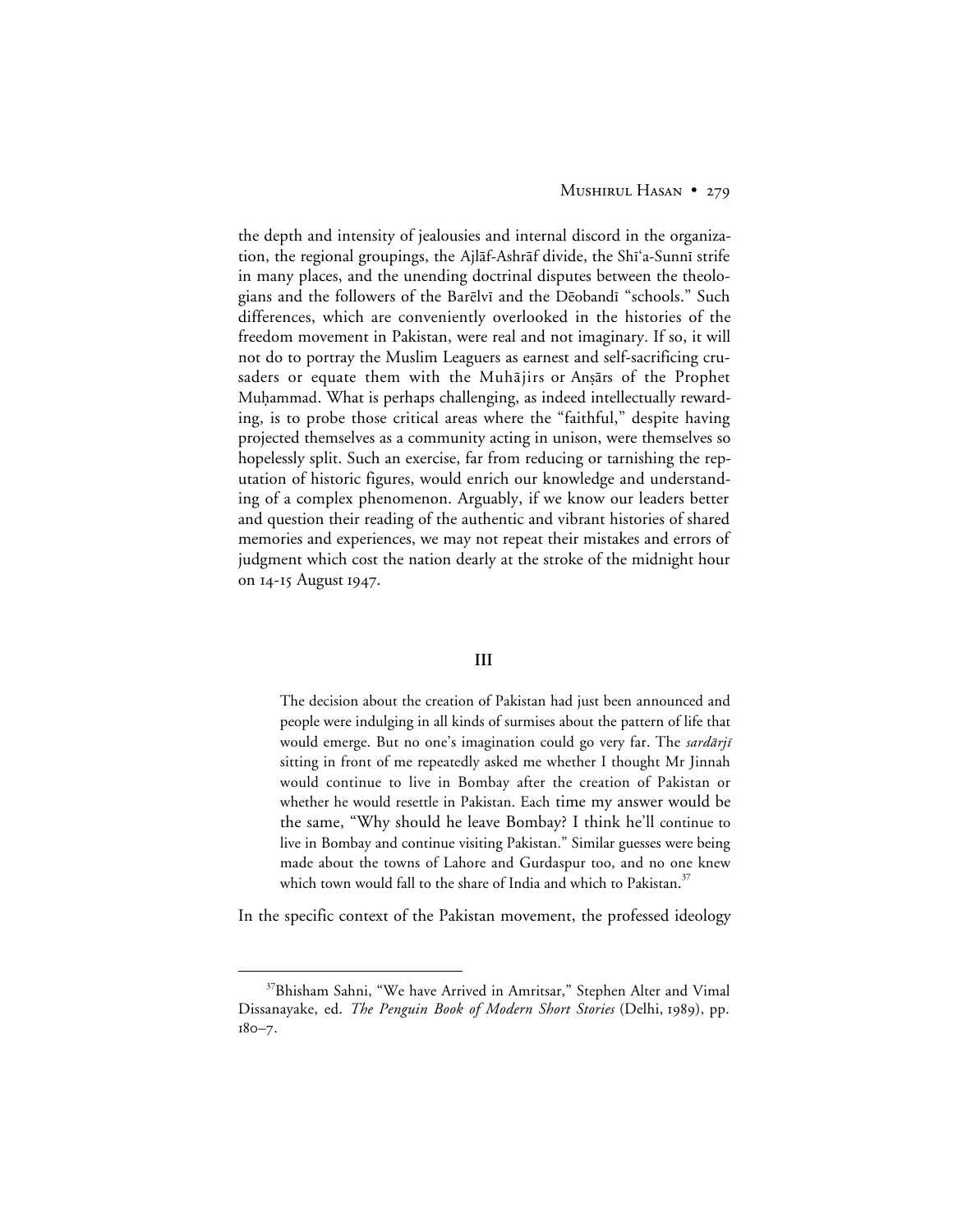of the nation-state itself, though celebrated on both sides of the border, had no significant impact on or relevance to the millions living in India or Pakistan. Contrary to the exaggerated claims made in both countries, most people were either indifferent to or unconcerned with the national borders or the newly-created geographical entities that were being laboriously created. National borders were political constructs, imagined projections of territorial power. Although they appeared in deceptively precise forms, they reflected, at least initially, merely the mental images of politicians, lawyers, and intellectuals. Their practical consequences for most people were quite different.<sup>38</sup> Rajinder Sachar, jurist and human rights activist who has spent a lifetime struggling with his memories of Lahore, recalled:

One day I ran into a Muslim villager who had come to Lahore all the way from Sargodha looking for my grandfather, a well-known criminal lawyer. Poor chap he didn't realise that Partition had taken place and that the Hindus had left. It just shows how long it took for the implications of Partition to sink in.<sup>39</sup>

Indeed, though such people were repeatedly fed with ill-informed and biased views and interpretations about the other, they were neither committed to the land of Aryavarta nor the  $d\bar{a}r$  al-Isl $\bar{a}m$ . They had no destination to reach, no mirage to follow. Even though the trains had started carrying people to their death-traps, they were unclear whether Lahore, with its splendid Mughal monuments, beautiful gardens and boulevards, would be part of India or Pakistan. They did not know whether Delhi, the city of Mīr Taqī Mīr and Mirzā Ghālib, would remain in Gandhi's India or become part of Jinnah's Pakistan. Manto captures the mood in his brilliant story "Tōba Tēk Singh," named after a character from the lunatic asylum. This is what he writes:

As to where Pakistan was located, the inmates knew nothing. That was why both the mad and the partially mad were unable to decide whether they were now in India or in Pakistan. If they were in India where on earth was Pakistan? And if they were in Pakistan, then how come that

 <sup>38</sup>These lines are based on Michiel Baud & Willem Van Schendel, "Towards a Comparative History of Borderlands," in *Journal of World History*, 8.2 (1997):  $2II-42.$ 

<sup>&</sup>lt;sup>39</sup>Quoted in *Hindu* (Special Issue on "India!"; August 1997), p. 28.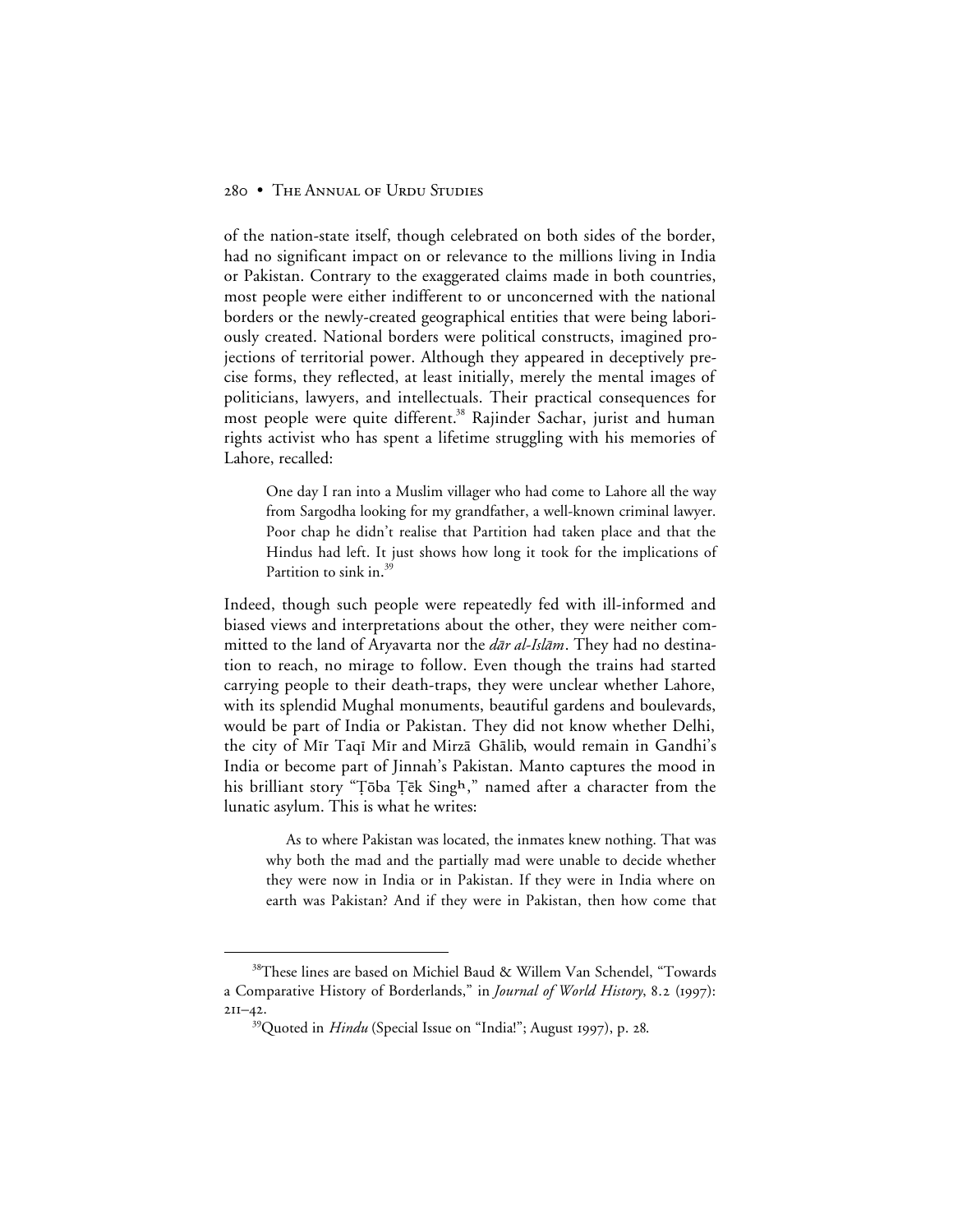until only the other day it was India? […]

Those who had tried to solve this mystery had become utterly confused when told that Sialkot, which used to be in India, was now in Pakistan. It was anybody's guess what was going to happen to Lahore, which was currently in Pakistan, but could slide into India any moment. It was still possible that the entire subcontinent of India might become Pakistan. And who could say if both India and Pakistan might not entirely vanish from the map of the world one day? […]

Just before sunrise, Bisham Singh, the man who had stood on his legs for fifteen years, screamed and as officials from the two sides rushed towards him, he collapsed on the ground.

There, behind barbed wire, on one side, lay India and behind more barbed wire, on the other side, lay Pakistan. In between, on a bit of earth which had no name, lay Toba Tek Singh. [?]

The paradox of how borders simultaneously separate and unite is discussed elsewhere.<sup>40</sup> The significance of Manto's description lies in describing an existentialist reality—the separation of people living on both sides who had a long history of cultural and social contact—and the paradoxical character of borders being a metaphor of the ambiguities of nation-building.<sup>41</sup> He was, in essence, offering a way of correcting the distortions inherent in state-centered national histories. "India" or "Pakistan" were mere territorial abstractions to most people who were ignorant of how Mountbatten's Plan or the Radcliffe Award would change their destinies and tear them apart from their social and cultural moorings. In their world-view, there was no nationalism, religious or composite. They were blissfully unaware that their fate, which had rested in the hands of the exploiting classes for centuries, would be settled after Mountbatten's three days of "diplomacy" leading to the 3rd June Plan, and that the frontiers would be decided by Cyril Radcliffe in just seven weeks and "a continent for better or worse divided."<sup>42</sup> They had no clue whatsoever that these vain, insensitive and conceited representatives of the Crown, having received the mandate from Clement Atlee's Labor government to preside over the liquidation of the most important impe-

 $40B$ aud and Schendel, p. 242.

<sup>41</sup>See Benedict Anderson, *Imagined Communities: Reflections on the Origin* and Spread of Nationalism (1983; New York, 1991), and E.J. Hobsbawm and Terence Ramger, ed. *The Invention of Tradition* (Cambridge, 1983).

 $42$ This is a line from W.H. Auden, as quoted in Khilnani, p. 200.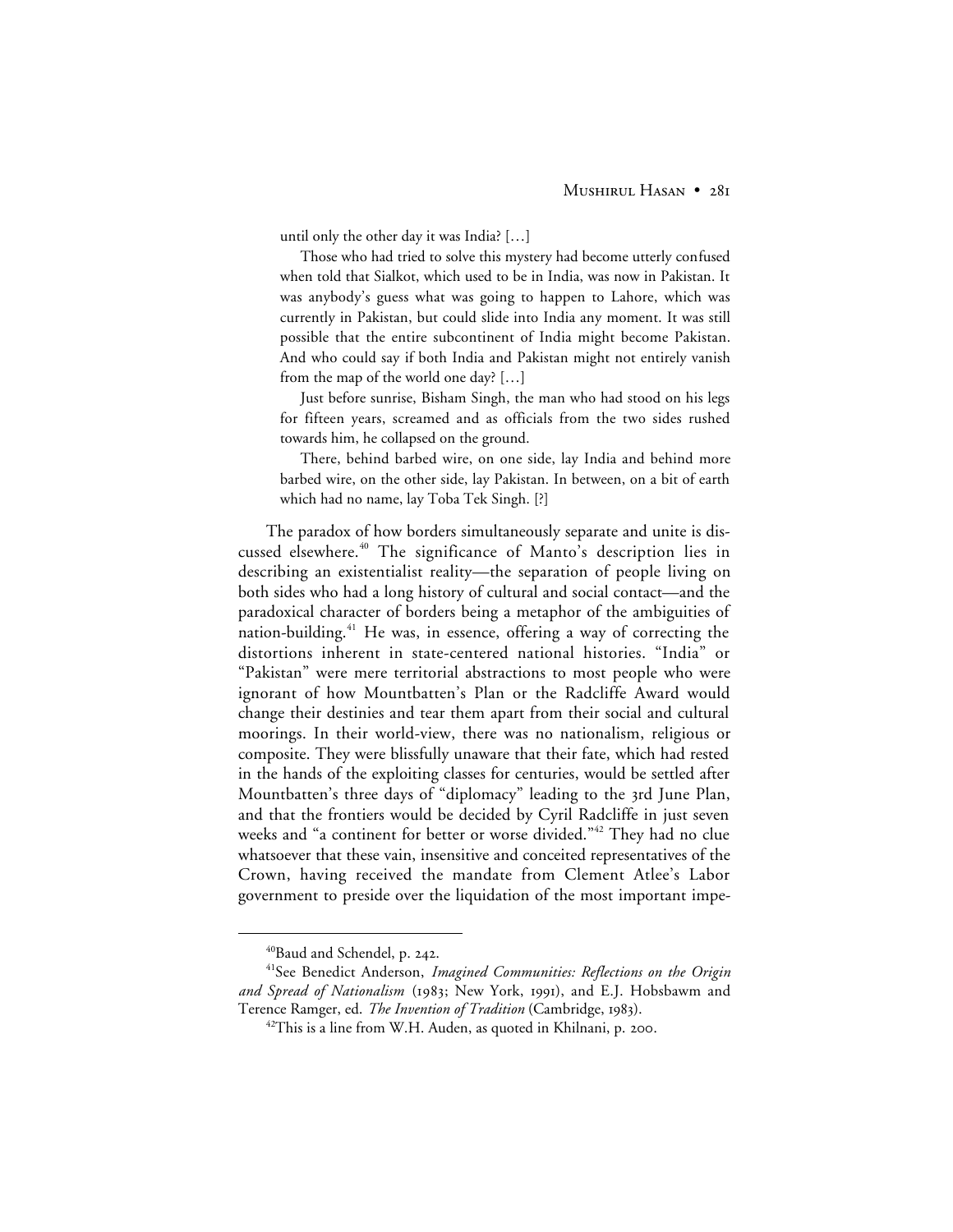rial possession of all time, would abandon them in mid-ocean "with a fire in the deck and ammunition in the hold." Nobody had warned them how Mountbatten's mentor Winston Churchill had, likewise, sat with T.E. Lawrence and the Emir Faisal in Cairo as Colonial Secretary in drawing nation states on the map of what had previously been the Ottoman Empire. But, then, how were they to know that the colonial powers divide people and territories when in ascendancy, as well as when in retreat.

## **IV**

For a long time I refused to accept the consequences of the revolution, which was set off by the Partition of the country. I still feel the same way; but I suppose, in the end, I came to accept this nightmarish reality without self-pity or despair. In the process I tried to retrieve from this manmade sea of blood, pearls of a rare hue, by writing about the singleminded dedication with which men had killed men, about the remorse felt by some of them, about the tears shed by murderers who could not understand why they still had some human feelings left. All this and more, I put in my book *Siyah Hashye.* <sup>43</sup>

Everytime I visited Amritsar, I felt captivated. But the city this time presented the look of a cremation ghat, eerie and stinking. […] The silence was so perfect that even the faint hiss of steam from the stationary engine sounded a shriek. […] The brief stoppage seemed to have lingered into eternity till the engine whistled and gave a gentle pull […] We left Chheharta behind and then Atari and when we entered Wagah and then Harbanspura everyone in the train felt uplifted. A journey through a virtual valley of destruction had ended when finally the train came to a halt at Platform No. 2-Lahore, the moment was as gratifying as the consummation of a dream.<sup>44</sup>

Scores of writers reveal the other face of freedom, the woes of divided families, the agony and trauma of abducted women, the plight of

 <sup>43</sup>Saadat Hasan Manto, "Black Margins," in my *India Partitioned* (Delhi: Roli Books, 1995), vol. 1, p. 89.

<sup>&</sup>lt;sup>44</sup>Mohammad Saeed, *Lahore: A Memoir* (Lahore, 1989), p. 94.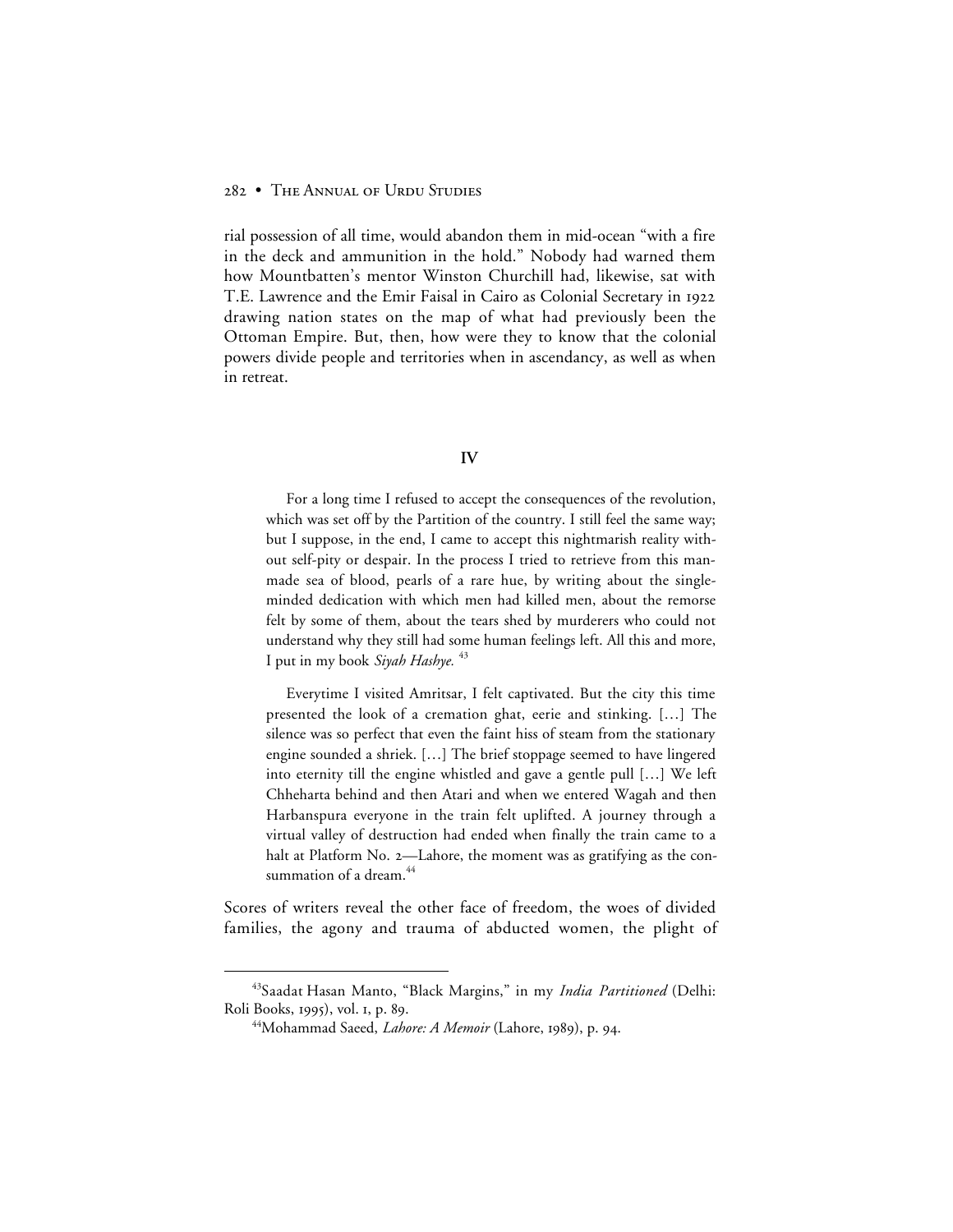migrants and the harrowing experiences of countless people who boarded trains that would take them to the realization of their dream, but not a man, woman or child of whom survived the journey. A Zahid in Attia Hosain's *Sunlight on a Broken Column* or a Saddan in Masoom Reza Rahi's  $\bar{A}$ d<sup>h</sup>ā Gā'on (Half-a-Village) offer a vivid and powerful portrayal of a fragmented and wounded society.<sup>45</sup> What political debate will never fully do—and the reason we so badly need the literature—is defeat the urge to lay blame, which keeps animosity alive. Only literature truly evokes the sufferings of the innocent, whose pain is more universal and ultimately a vehicle of more honest reconciliation than political discourse.<sup>4</sup>

Board the Peshawar Express or the train to Pakistan to discover the implications of what happened before and after the fateful, midnight hour. Consider the exchanges between Choudhry Mohammad Ali, a wellknown landlord of Rudauli in Barabanki district (Uttar Pradesh) and his daughter who left her father to settle in Karachi, or the correspondence of Brahm Nath Dutt, father of the historian V.N. Datta, to capture the poignancy of the moment. Turn to Rahi's Gangauli village—a world where people are seen to be wrestling to come to terms with competing ideologies—in order to uncover the intricate and almost imperceptible way in which the politics of Partition worked its way into the interstices of people's consciousness.47 Read Attia Hosain's *Sunlight on a Broken Column* or *Phoenix Fled* to discover how the Pakistan movement split families along ideological lines and created fears and uncertainties in the minds of people. To read her novel and collection of short stories is, "as if one had parted a curtain, or opened a door, and strayed into the past."<sup>48</sup>

Indeed, if the histories of Partition are to be rewritten, there are several reasons why we must judiciously draw upon the intellectual resources made available to us by creative writers who expose the inadequacy of the numerous narratives on Independence and Partition, compel

<sup>+45</sup>On *Ādʰā Gā'on*, see Sudhir Chandra, "The Harvest of Fear: A Retrospective Critique of Hindu-Muslim Relations in Two Hindi Novels," in *Region, Religion, Caste, Gender and Culture in Contemporary India,* ed. T.V. Sathyamurthy, (Delhi, 1996), Vol. 3.

<sup>&</sup>lt;sup>46</sup>Jason Francisco, "In the Heat of Fratricide: The Literature of India's Partition Burning Freshly (A Review Article)," *The Annual of Urdu Studies*, No. (Madison: University of Wisconsin, Center for South Asia, 1996), p. 250.

 $47$ Chandra, p. 195.

<sup>&</sup>lt;sup>48</sup>Anita Desai, "Introduction," *Phoenix Fled* (Delhi, 1988), p. viii.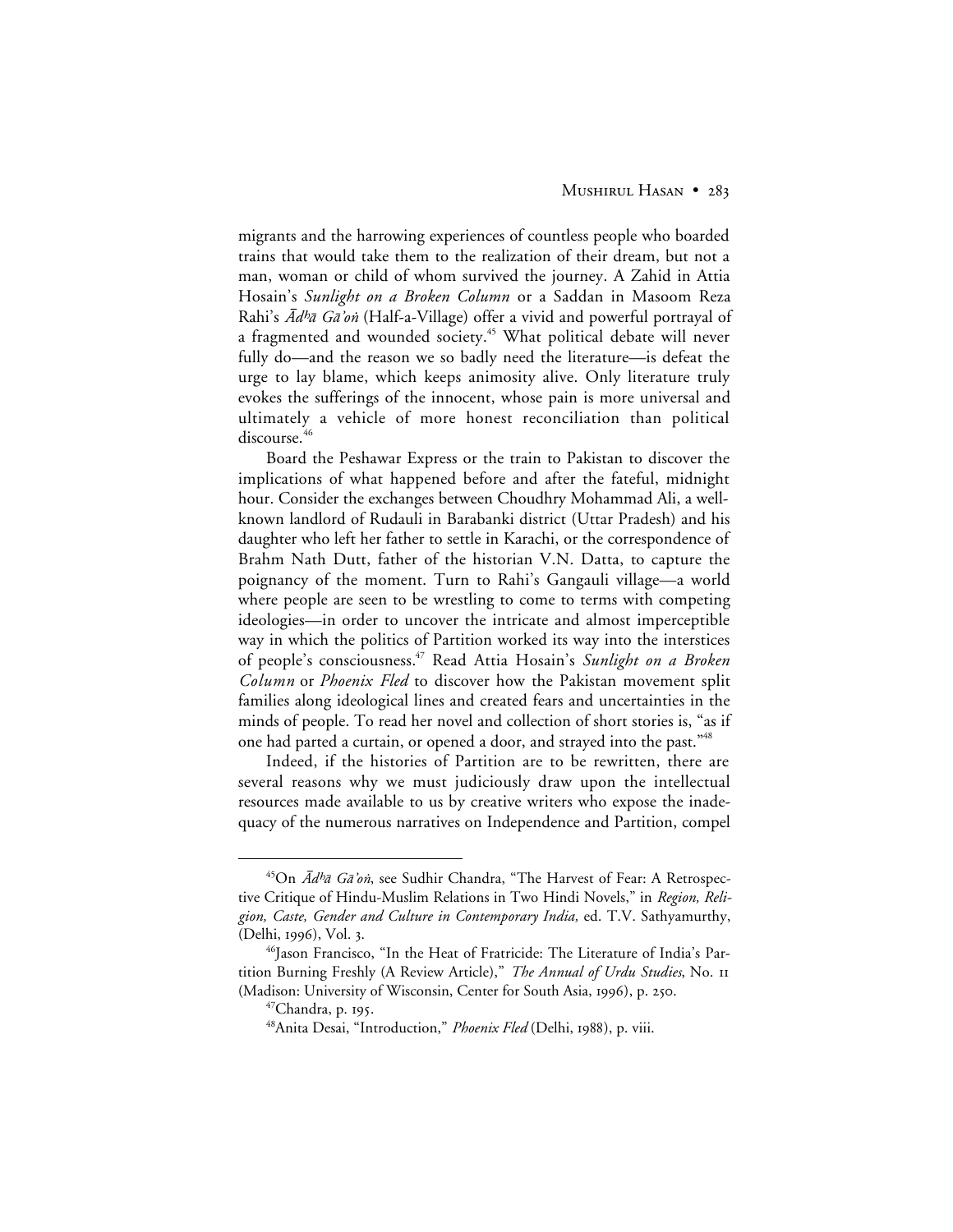us to explore fresh themes and adopt new approaches that have eluded the grasp of social scientists, and provide a foundation for developing an alternative discourse to current expositions of a general theory on intercommunity relations. Their strength lies in representing a grim and sordid contemporary reality without depicting religion or a particular community as the principal reference point. In their stories, the experiences of each community distinctly mirror one another, indeed reach out to and clutch at one another. No crime, no despair, no grief in exile belongs uniquely to anyone.<sup>49</sup> In the words of Krishna Sobti, whose best-known Hindi writings on Partition are Sikka Badal Gayā and Zindagīnāma, a notable feature of the fiction written about that cataclysmic event was that it preserved "essential human values."<sup>50</sup> That is probably why,

we emerge from the literature with a mistrust towards group solidarity of an oppositional bent. If so, we must emerge at the same time, paradoxically, with a conviction to oppose such mistrust with trust in the goodness of the human life-urge wherever we find it. Indeed, we emerge from the literature as searchers of such trust. If we find it in the solitary dissidence of even a single person, we feel obliged to offer him or her our companionship. And if we find it stitched into whole communities, we come away not necessarily more pious, but inspired. The literature as a whole seeds pathos for the suffering and inhumanity of the Partition, and related instances of cultural chauvinism, but not merely so. It also sprouts a countervailing protest, a voice of justice that must be the surging of our humanity itself—something greater than our bestiality—within us. In this sense the literature does what religious leaders in each community failed to do: to make communities forces for the affirmation of humanity broadly [...] If religious politics worked nefariously in favour of Partition, it was because ecumenical religious politics never developed. We are in a different position than the men and women of August, 1947. Our choices are not limited to exile, death or resignation.<sup>51</sup>

In other words, if creative writings can still stir the individual and

<sup>&</sup>lt;sup>49</sup>Francisco, p. 250.

<sup>&</sup>lt;sup>50</sup>Sen, p. 77, and Alok Bhalla, ed. *Stories About the Partition of India*, 3 vols. (Delhi, 1994).

 $51$ Francisco, p. 250. See also the introduction in Muhammad Umar Memon, ed. Intizar Husain: *The Seventh Door and Other Stories* (Boulder, Colorado: Lynne Rienner, 1998).